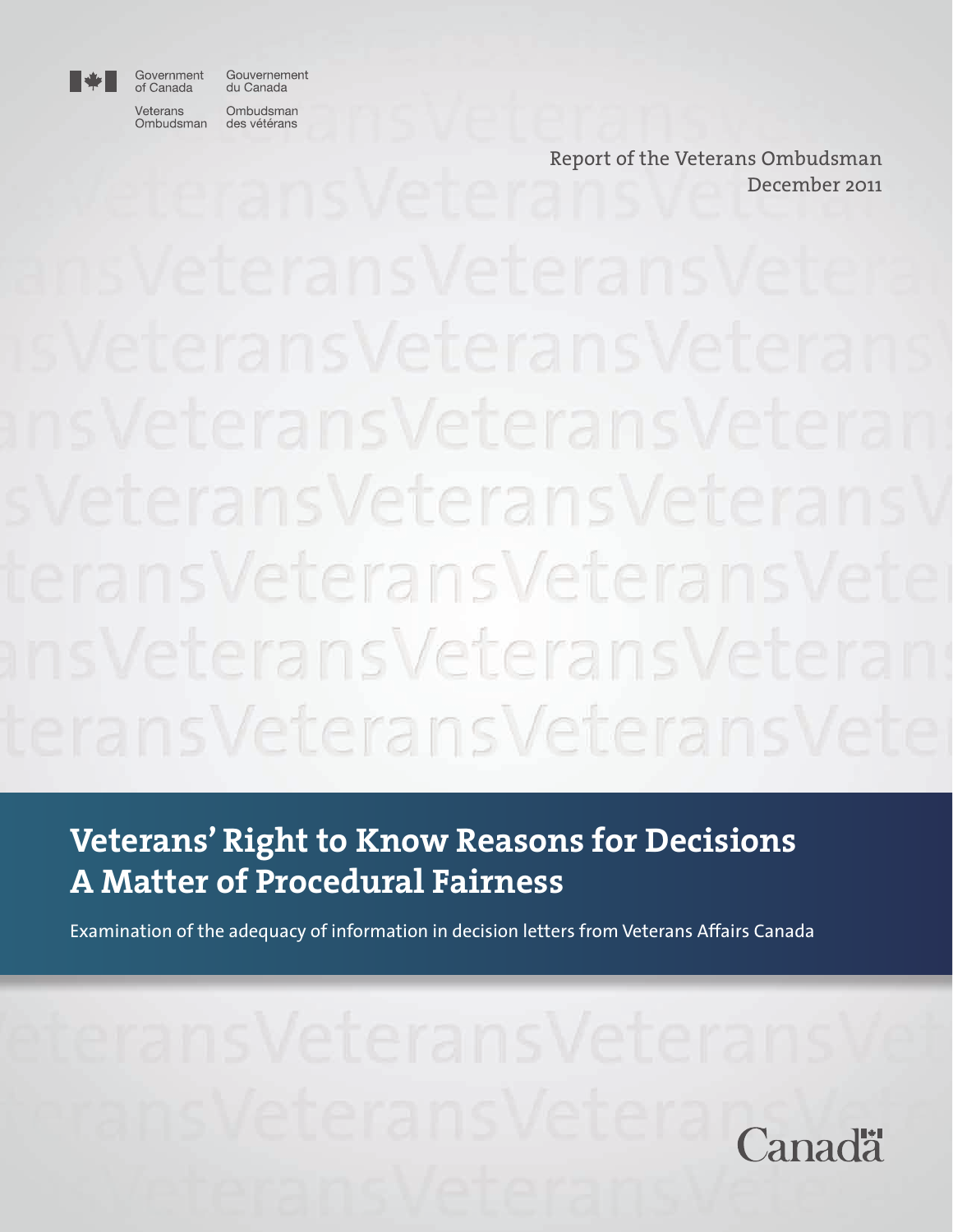#### **Office of the Veterans Ombudsman**

P.O. Box 18, Station B Ottawa, Ontario K1P 6C3 Calls within Canada (Toll-free): 1-877-330-4343 Calls from outside Canada (Collect): 1-902-626-2919 Email: info@ombudsman-veterans.gc.ca

This publication is also available in electronic format at www.ombudsman-veterans.gc.ca

V104-1/2012E-PDF 978-1-100-20065-1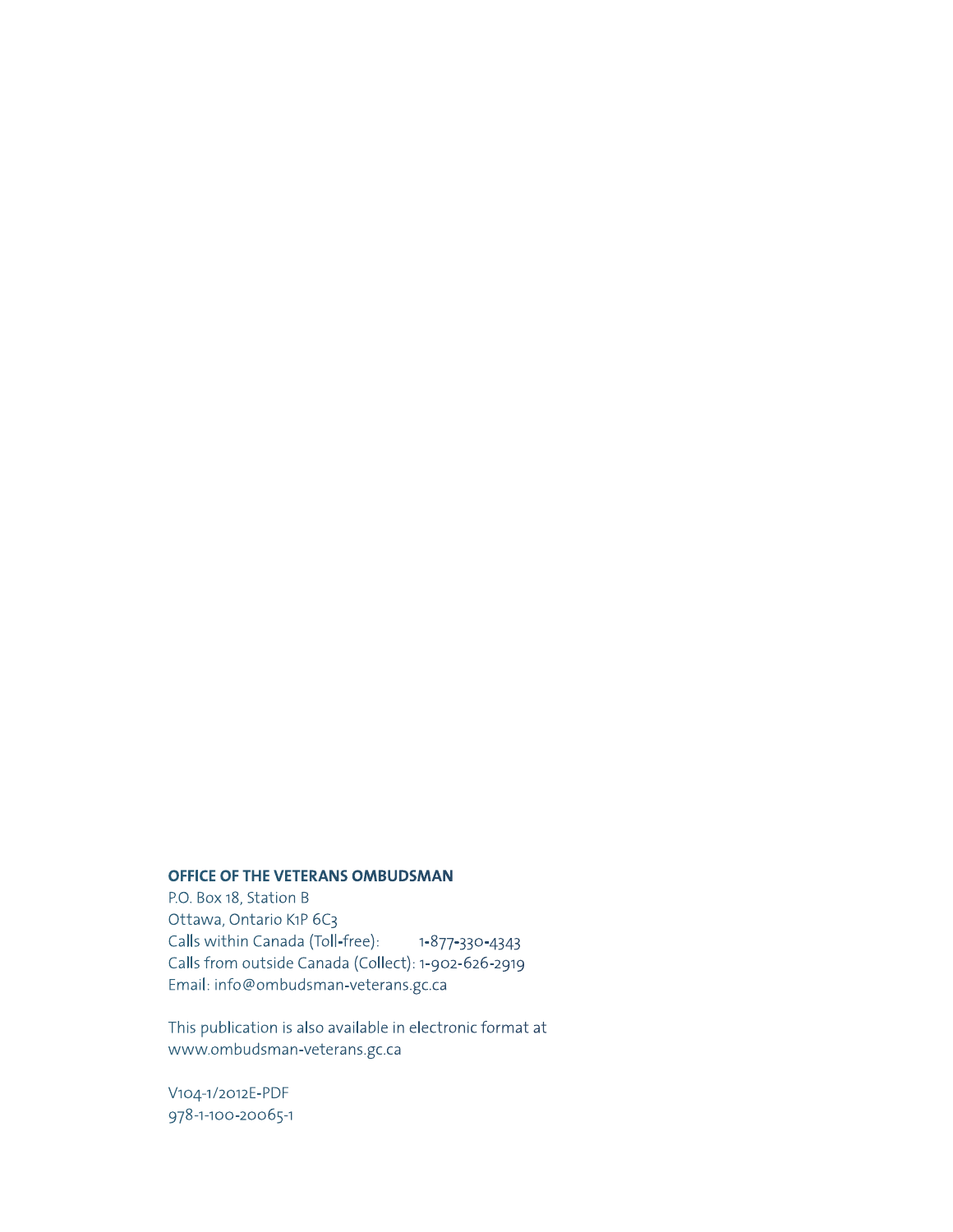

Government Gouvernement of Canada du Canada Veterans Ombudsman Ombudsman des vétérans

December 20, 2011

The Honourable Steven Blaney, P.C., M.P. Minister of Veterans Affairs House of Commons Ottawa, Ontario K1A 0A6

Dear Minister:

I am pleased to submit to you the report *Veterans' Right to Know Reasons for Decisions: A Matter of Procedural Fairness*. The report contains the results of our examination of letters issued by Veterans Affairs Canada to inform applicants of its decisions pertaining to their application for disability pensions or disability awards.

Providing reasons in decision letters is fundamental to procedural fairness and is a statutory requirement under both the *Pension Act* and the *Canadian Forces Members and Veterans Re-establishment and Compensation Act*.

Veterans have a right to know why and how decisions that affect them are made by the Department. Our review uncovered a pattern of letters that provided information to applicants about decisions made, the legislation, policies or evidence considered, without providing an adequate explanation of how the decisions were made.

The failure to provide reasons for decisions, a denial of procedural fairness first brought to the Department's attention by the Auditor General of Canada in 1998, is at odds with the commitment to fairness and respect for Veterans guaranteed by the *Veterans Bill of Rights*.

The resulting lack of procedural fairness to Veterans is of great concern to me. I look forward to discussing my recommendations to remedy this situation at your earliest convenience.

Yours sincerely,

**Guy Parent** Veterans Ombudsman

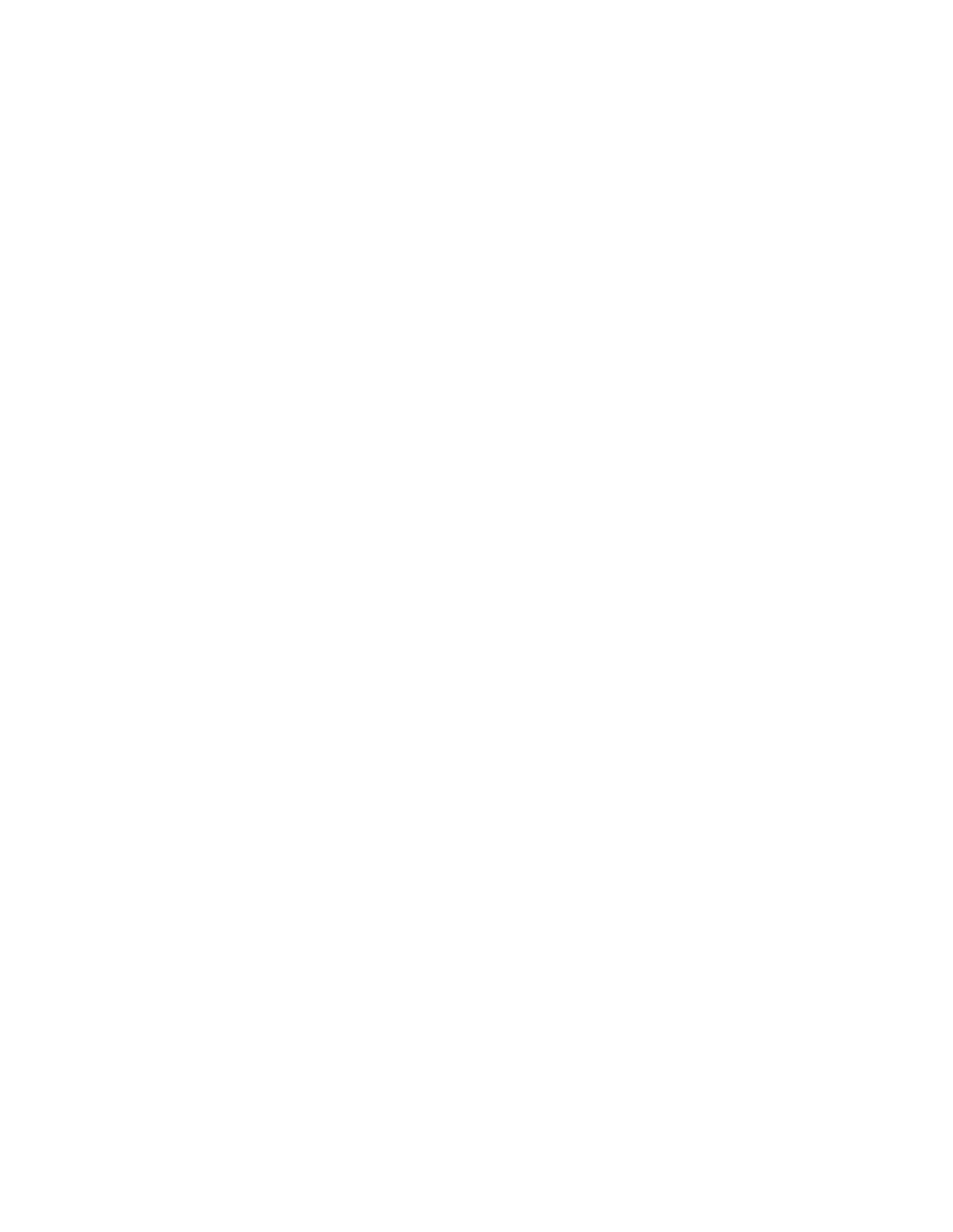# **Table of Contents**

#### **4 The Mandate of the Veterans Ombudsman**

#### **5 Report Summary**

#### **7 Background**

- 7 Disability benefits for Veterans
- 7 The application process
- 8 The adjudication process
- 9 Notification of decision
- 9 The appeal process
- 10 The importance of the decision letter

#### **11 The Issue**

#### **13 The Purpose of the Review**

#### **13 Methodology**

- 13 Case review
- 14 Literature review
- 14 Procedural fairness guidelines

#### **14 The Obligation of Public Bodies to Provide Reasons for Decisions**

- 15 The Adequacy of reasons for decisions
- 15 Procedural fairness guidelines for reasons for decisions

#### **16 Findings and Analysis**

- 16 Investigation results
- 17 Analysis

#### **19 Good Reasons Benefit All Parties**

- 19 Veterans' right to procedural fairness
- 20 Good reasons benefit the public decision-maker

#### **21 Conclusion and Recommendations**

- **22 References**
- **23 Appendix Sample Decision Letters**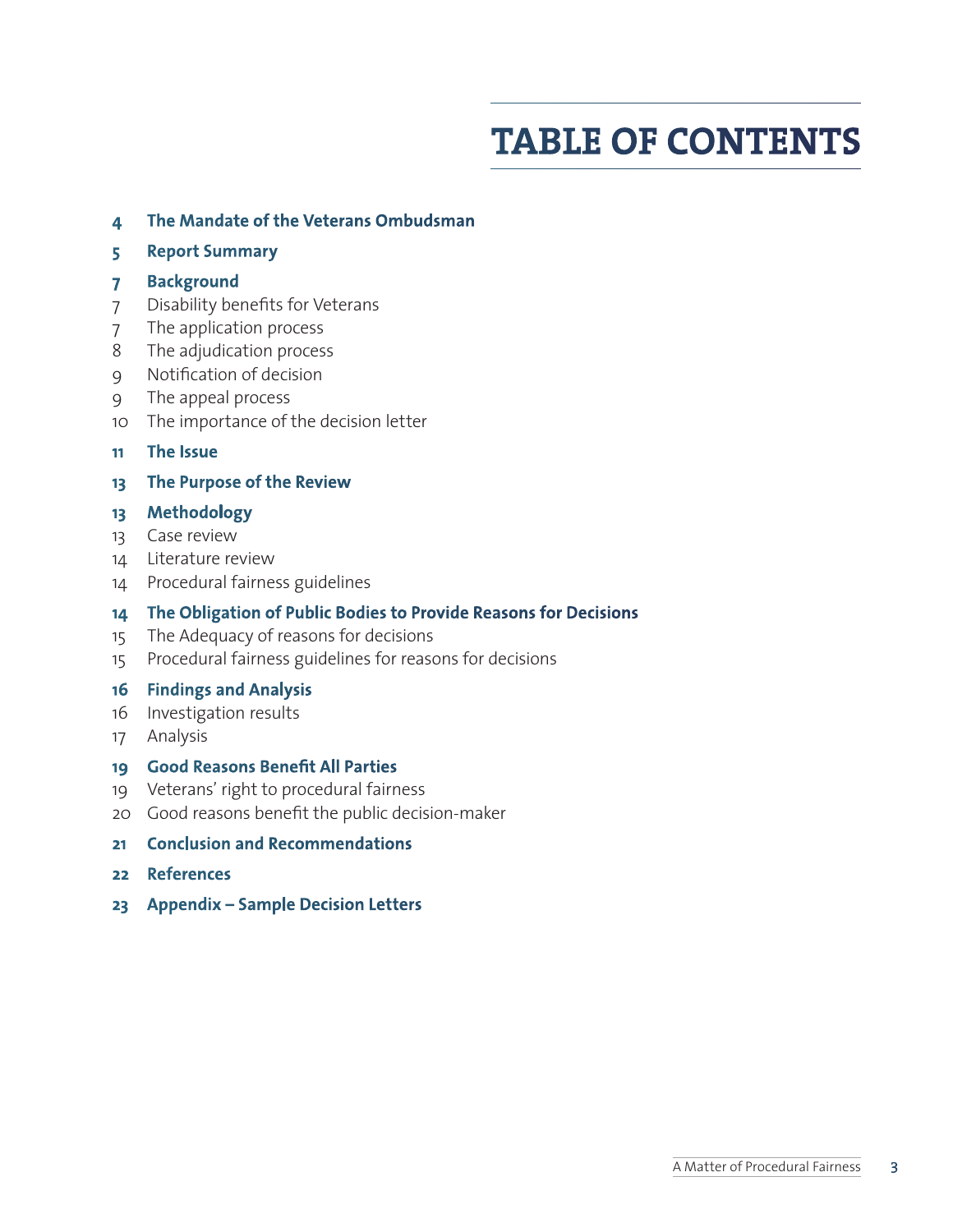# **The Mandate of the Veterans Ombudsman**

The Office of the Veterans Ombudsman, created by Order in Council,' works to ensure that Veterans, serving members of the Canadian Forces and the Royal Canadian Mounted Police, and other clients of Veterans Affairs Canada are treated respectfully, in accordance with the *Veterans Bill of Rights*, and receive the services and benefits that they require in a fair, timely and efficient manner.

The Office addresses complaints, emerging and systemic issues related to programs and services provided or administered by the Department of Veterans Affairs, as well as systemic issues related to the Veterans Review and Appeal Board.

The Veterans Ombudsman is an independent and impartial officer who is committed to ensuring that Veterans and other clients of Veterans Affairs Canada are treated fairly. The Ombudsman measures fairness in terms of *adequacy* (Are the right programs and services in place to meet the needs?), *sufficiency* (Are the right programs and services sufficiently resourced?), and *accessibility*  (Are eligibility criteria creating unfair barriers, and can the benefits and services provided by Veterans Affairs Canada be accessed quickly and easily?).

## Veterans Bill of Rights

The *Veterans Bill of Rights* applies to all clients of Veterans Affairs.

You have the right to:

- Be treated with respect, dignity, fairness and courtesy.
- Take part in discussions that involve you and your family.
- Have someone with you for support when you deal with Veterans Affairs.
- Receive clear, easy-to-understand information about programs and services, in English or French, as set out in the *Official Languages Act*.
- Have your privacy protected as set out in the *Privacy Act*.
- Receive benefits and services as set out in published service standards and to know your appeal rights.
- You have the right to make a complaint and have the matter looked into if you feel that any of your rights have not been upheld.

1 Order in Council P.C. 2007-530, April 3, 2007.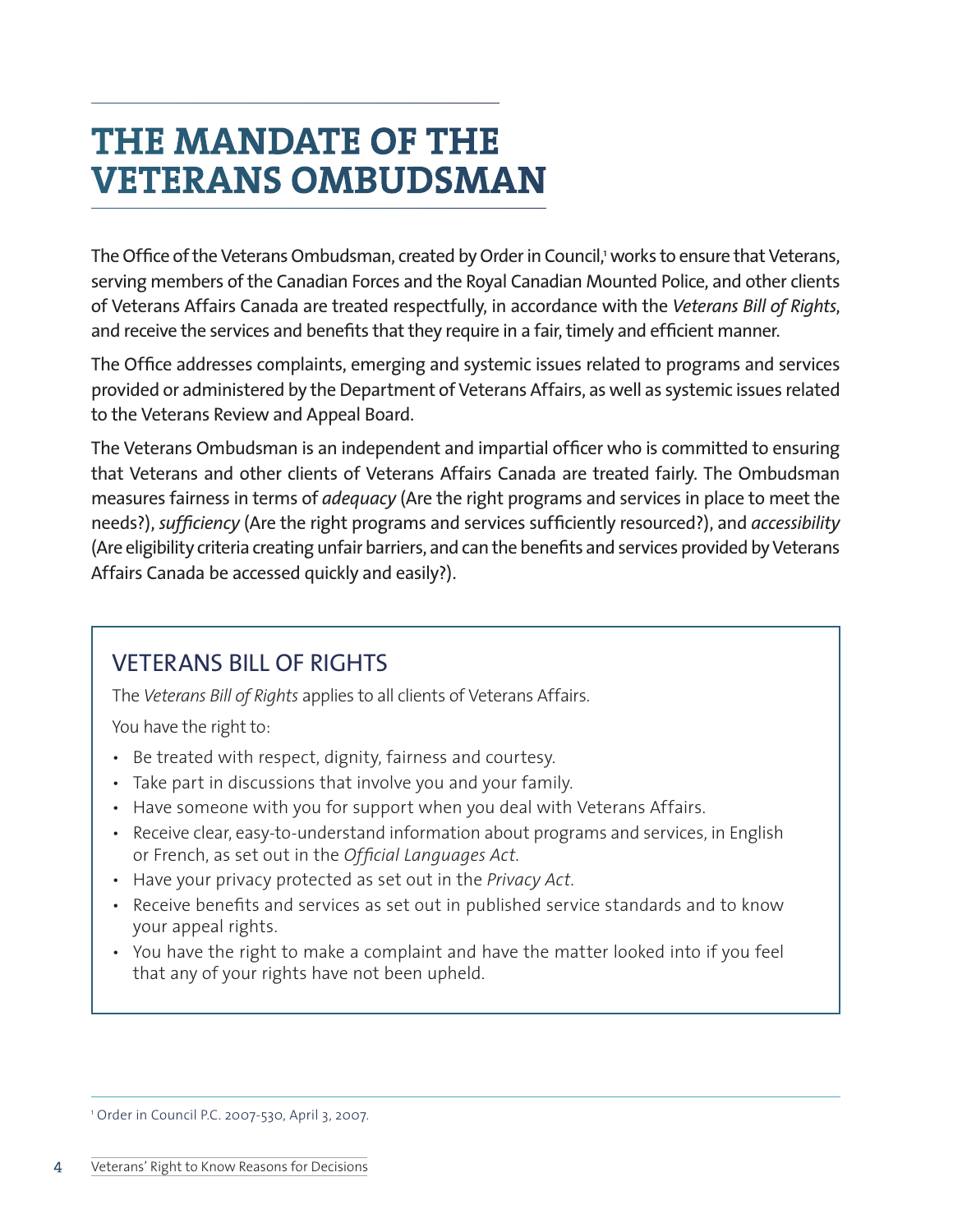# **Report Summary**

The report, *Veterans' Right to Know Reasons for Decisions: A Matter of Procedural Fairness*, contains the results of the Veterans Ombudsman's examination of letters issued by Veterans Affairs Canada to inform applicants of its decisions pertaining to their application for disability pensions or disability awards.

The purpose of the review was to determine whether the Department has adequate policies and procedures in place to ensure procedural fairness by providing adequate reasons for assessment decisions. A set of guidelines applicable to procedural fairness in public sector decision-making as it relates to providing reasons for decisions was used to assess the adequacy of information contained in the Department's letters informing applicants of its assessment decisions. A random sample of 213 decision letters sent out between 2001 and 2010 were examined as part of this review.

Veterans, in common with all Canadians, have a right to procedural fairness from public decision-makers. The obligation to provide adequate reasons for decisions that affect them has been well established in administrative law in Canada and abroad. It is even more important to fulfill that obligation where it is an explicit legal requirement, as is the case with assessment decisions made by Veterans Affairs Canada under both the *Pension Act* and the *Canadian Forces Members and Veterans Re-establishment and Compensation Act*.

Veterans have a right to know why and how decisions that affect them are made by the Department. The review uncovered a pattern of letters that provided information to applicants about decisions made, the legislation, policies or evidence considered, without providing an adequate explanation of how the decisions were made:

- 15 percent of letters reviewed simply stated the assessment result.
- 65 percent of letters provided minimal explanation by informing applicants of the assessment result and providing references to governing legislation, assessment tools and supporting documents.
- 20 percent of letters provided detailed information on legislation, assessment tools and supporting documents that would likely enable the recipients of these letters to infer to some extent how the decision was arrived at.

In applying the guidelines established for this review, the Ombudsman found that all the letters examined failed a test of adequacy in the reasons given for the decisions. *Providing information to support a decision* is fundamentally different to *providing a reason for a decision*. This difference seems not to be understood by the Department as all letters examined did not apply any analysis to the information they contained to clearly explain the decisions. It is equally clear from the review, that corrective measures are needed to improve the process used by the Department to generate decision letters.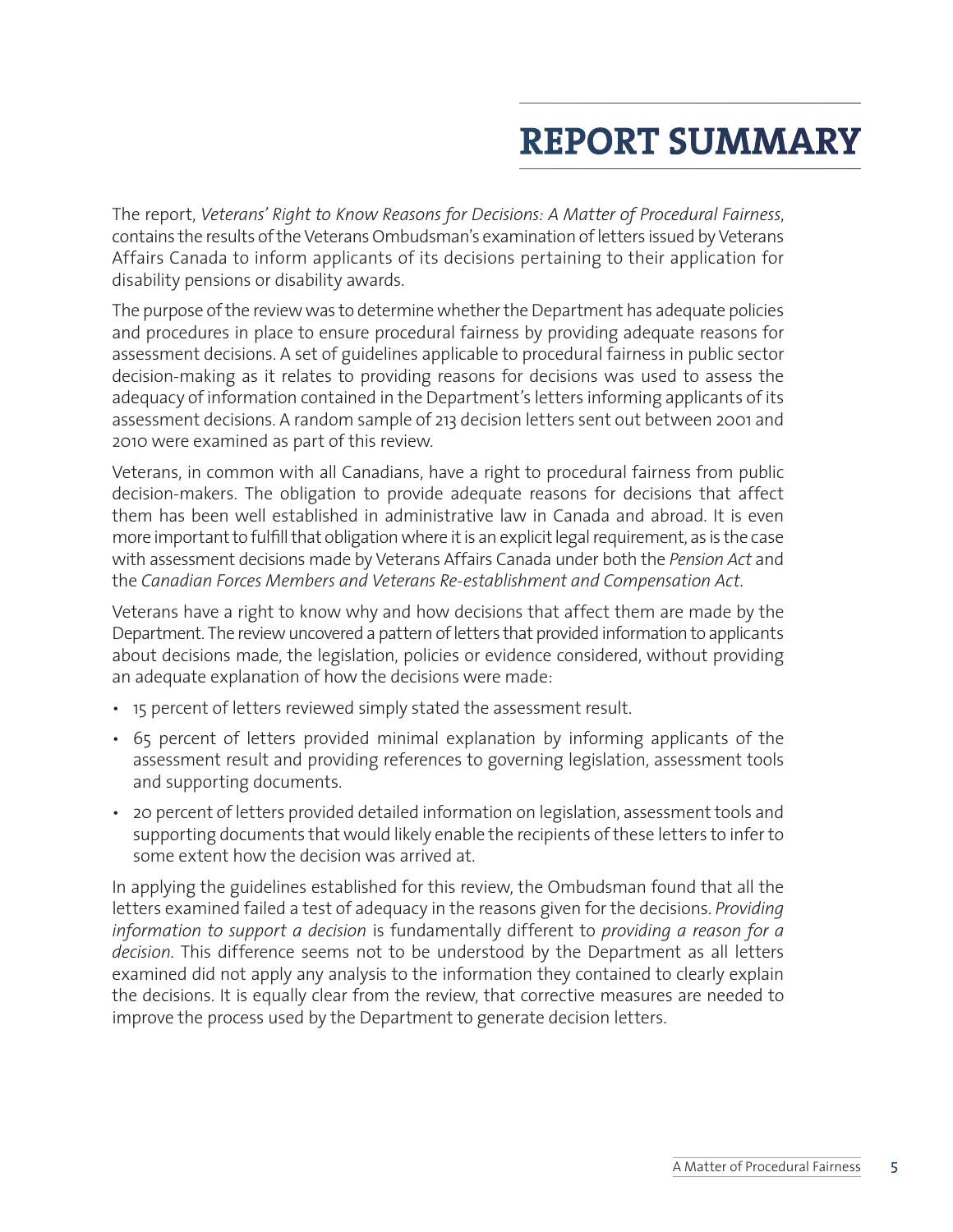The failure to provide reasons for decisions, a denial of procedural fairness first brought to the Department's attention by the Auditor General of Canada in 1998, is at odds with the commitment to fairness and respect for Veterans guaranteed by the *Veterans Bill of Rights*.

The resulting lack of procedural fairness to Veterans is of great concern to the Veterans Ombudsman:

*Veterans have a right to know why and how decisions are made. The letters concern monetary entitlements that have a direct impact on Veterans' quality of life. Veterans need assurances that their applications for disability benefits have been fully and fairly considered. A detailed decision letter is the essential source of that information.* 

*It troubles me to think that many Veterans may be wrongly assessed and do not pursue the matter further because the letter did not reveal where the Department's decision might have been flawed. It is equally unacceptable for Veterans to exercise their appeal rights without having been provided with a clear explanation of the decisions.*

### Veterans Ombudsman's Recommendations

For Veterans Affairs Canada to improve the mechanisms by which disability benefit assessment letters are generated to make sure essential information is captured for inclusion in letters. This information should be presented in a form that is understandable and is in relation to the decision made. An explanation of how this information has been used to arrive at the decision is required. The Department should also ensure that a notice of the right to appeal is contained in every disability benefit decision letter.

For reasons for decisions to be written in plain language. Any legal, medical, or administrative terms used should be explained. A separate brochure or other companion piece would serve this purpose and could be included with decision letters.

For procedure manuals and training modules to be examined to ensure that adjudicators are aware of the minimum information to be provided in letters and what is needed to substantiate the reasons for their decisions.

For quality assurance procedures to be put in place to ensure decision letters fully comply with standards for adequacy of reasons for decisions.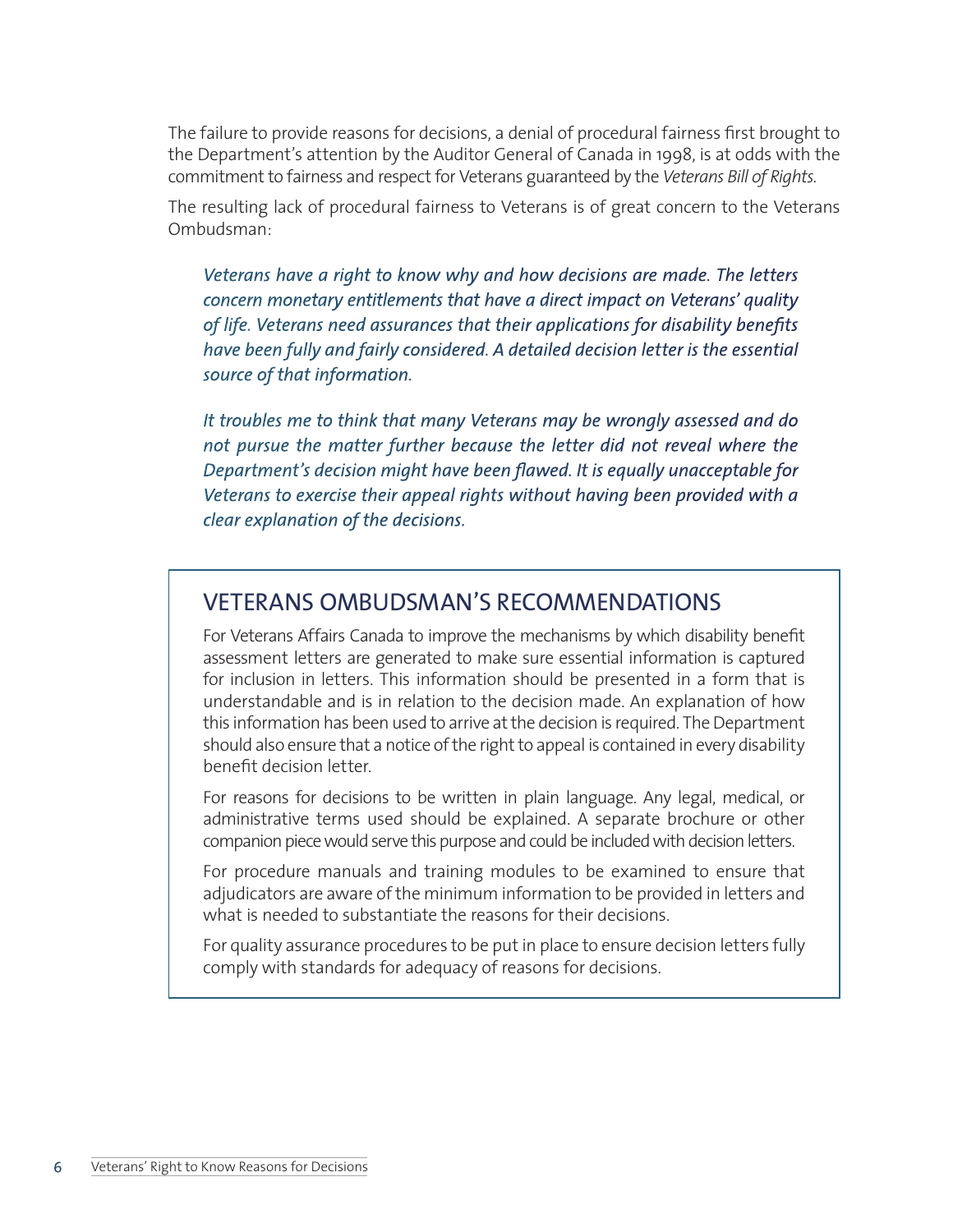## Disability benefits for Veterans

Veterans who suffer a medical disability related to their service may qualify for disability benefits from Veterans Affairs Canada. The majority of these disability benefits are provided under one of two legislative authorities.<sup>2</sup> The first is the *Pension Act*,<sup>3</sup> which prescribes long term monthly pension benefits.4 The second is the *Canadian Forces Members and Veterans*  Re-establishment and Compensation Act<sup>5</sup> also referred to as the New Veterans Charter, which provides lump sum disability awards. This discussion concerns disability pensions and disability awards under these two legislative authorities. For ease of reference, both pensions and awards are referred to as disability benefits.

## The application process

Veterans who believe they qualify for disability benefits obtain them by submitting an application to Veterans Affairs Canada with supporting service and medical information. Several aspects of the application process are relevant here.

- First, Veterans Affairs Canada typically stipulates that if supporting service and/or medical information is held in government repositories, it is the Department that will recover the information and not the applicant. Depending on whether the member is still-serving or released and for how long, these files are normally recovered from the Canadian Forces or Library and Archives Canada and are delivered directly to the Department. The applicant is not provided a copy of these documents for review.
- Second, if information from service records does not establish the diagnosis of the claimed condition and evidence of service relationship, applicants must provide additional information to support their claim.
- Third, applicants are required to complete questionnaires relating to the effect of their condition on their physical and mental well-being. The questions in these questionnaires require a subjective assessment on the part of applicants about the impact of their condition on different aspects of their daily life.

<sup>&</sup>lt;sup>2</sup> Exceptions include disability benefits for the RCMP that are administered by Veterans Affairs Canada, but provided under separate legislative authority.

<sup>3</sup> *Pension Act* (R.S.C.,1985, c. P-6).

<sup>4</sup> Under the *Pension Act*, a one-time lump sum payment is awarded if the rate of pension payable is between 1% and 4%.

<sup>5</sup> *Canadian Forces Members and Veterans Re-establishment and Compensation Act* (S.C. 2005, c. 21).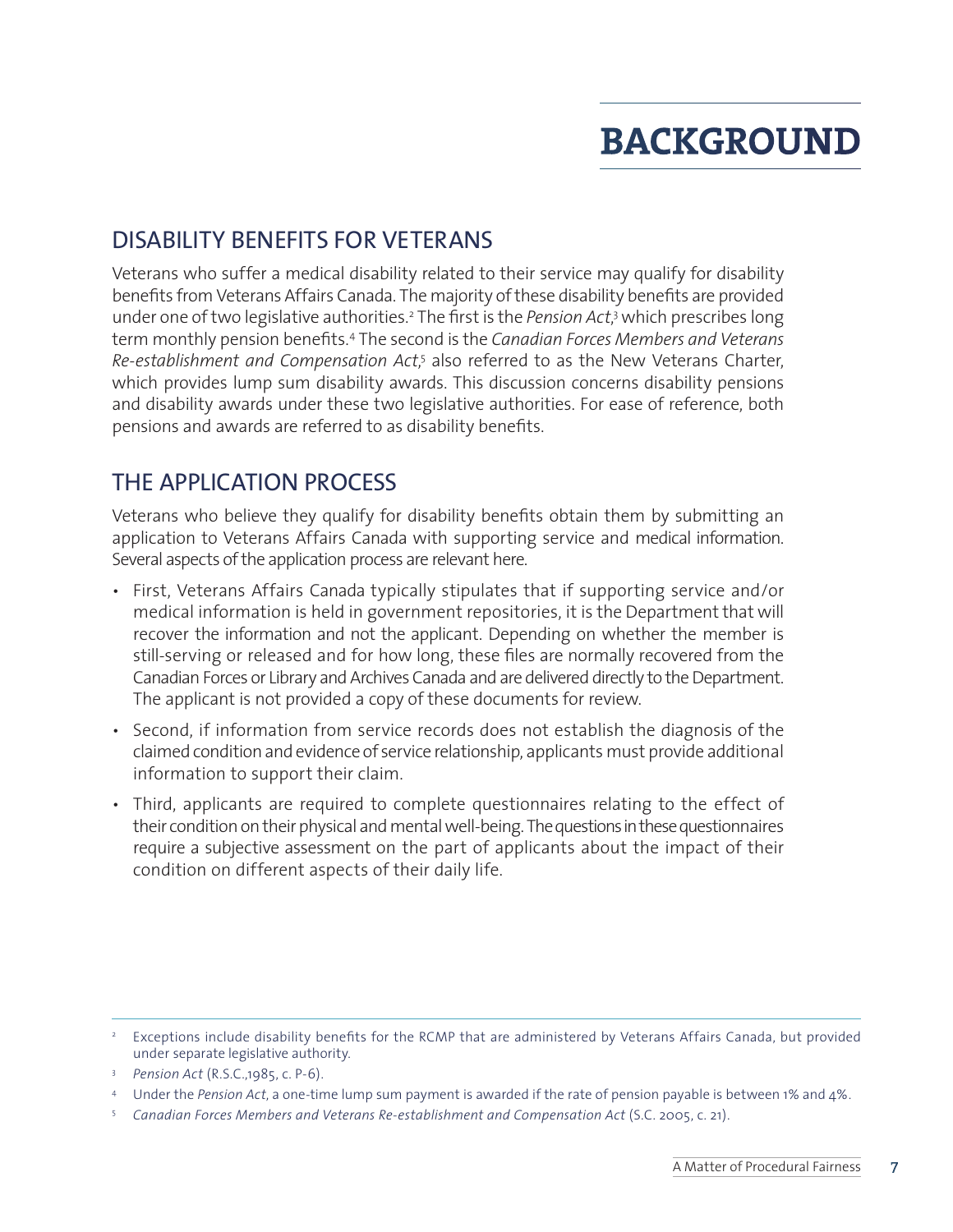In summary, information supporting an application for disability benefits will be delivered to the Department from multiple sources, may be extensive, and may form a complex chronology of events. Because of these factors, applicants may not be aware of all the information that the Department might examine when it processes their claim. Applicants will probably be aware of more recent information that they supplied but they may not know what is in older files obtained by Veterans Affairs Canada from other sources. As well, they may not be aware of, or be able to interpret information supplied by medical practitioners.

## The adjudication process

Once all information related to the application is received, Veterans Affairs Canada processes applications for disability benefits in two stages. The first stage determines entitlement, by establishing that there is a relationship between a medical condition and the Veteran's service. If the Department finds that no such relationship exists, the application is denied on those grounds and the application process is terminated.<sup>6</sup>

If the Department finds that such a relationship does exist, it will determine the extent to which the disability was caused, or aggravated by the applicant's service. This is expressed as partial or full entitlement on a fifths scale, from 1/5 to 5/5.

Once entitlement is established, adjudication proceeds to the second, or assessment stage. This process measures the impact of the disability on the Veteran's overall physical and/or mental function and quality of life. This is expressed on a percentage scale, from o to 100 percent.<sup>7</sup>

Finally, the rate of disability benefit payable is obtained by multiplying the entitlement figure, expressed in fifths, by the assessment figure, expressed as a percent.<sup>7</sup>

The entitlement stage is a relatively straightforward exercise that can be understood more easily than the assessment stage, as it concerns only the relationship between service and the disability that underlies the claim for a disability benefit. While the adjudication of what level of fifths applies does require some analysis, this follows well established practice based on clear guidelines.

The assessment stage, by contrast, relies on complex analytic processes and mechanisms. A key part of this processing is that in evaluating the percentage amounts, the Department uses a schedule known as the Table of Disabilities, $^8$  which is based on a concept of medical impairment based on a per-condition methodology. The Table of Disabilities also interrelates with other tables pertaining to other aspects of disability such as quality of life. The complexity of these tables and the specialized knowledge underlying them requires a trained administrator to both interpret and use.

<sup>6</sup> Subject to appeal rights. In case of appeal at this stage, the entitlement decision is the one challenged.

<sup>7</sup> The Department's Web site amply explains the complexities of this procedure, identically used for disability awards or disability pensions.

<sup>8</sup> The Table of Disabilities was developed to comply with subsection 35(2) of the *Pension Act* and subsection 51(1) of the *Canadian Forces Members and Veterans Re-establishment and Compensation Act*.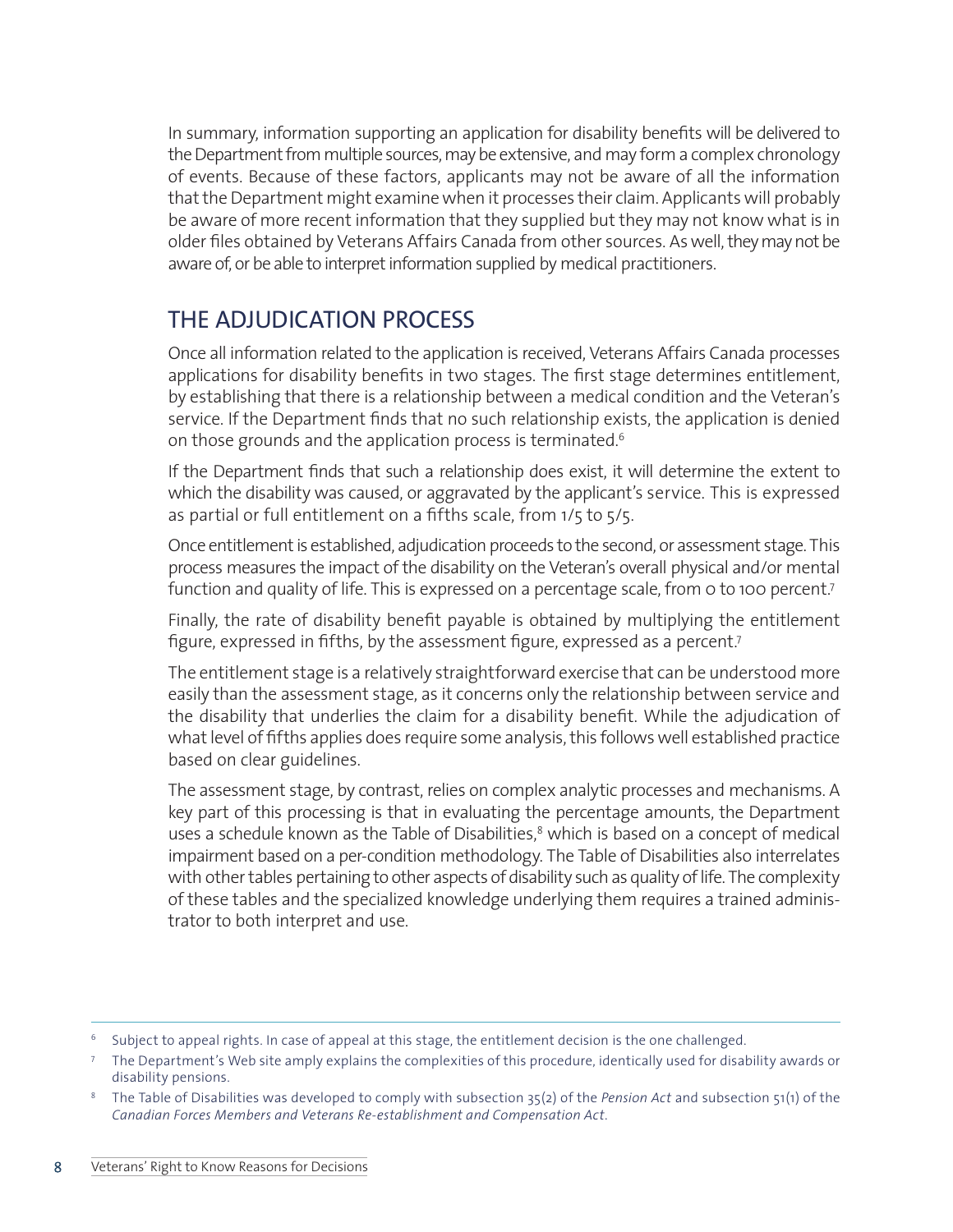Finally, the assessment stage may be performed again if the applicant submits new information after first assessment (for example, updated medical information confirming a worsening of a condition), or if an appeal of the original assessment causes a re-examination to be performed. For the purposes of this review, assessment means both the assessment and reassessment processes as these are identical.

### Notification of decision

Once both stages of the application process have been completed, Veterans Affairs Canada issues a decision letter to applicants informing them of the disability benefit, if any, for which they qualify. The decision letter is a regulatory requirement under the two Acts under discussion here.

Section 5 of the *Award Regulations*9, issued pursuant to the *Pension Act*, states:

#### *Every decision of the Minister with respect to an award under the Act shall contain reasons for that decision.*

And;

Section 64 of the *Canadian Forces Members and Veterans Re-establishment and Compensation Regulations*10 states:

*A decision of the Minister with respect to an award under Part 3 of the Act shall contain the reasons for the decision.*

### The appeal process

There are a number of appeal levels available if applicants are not satisfied with their disability benefit decisions. Section 82 of the *Pension Act*, Section 84 of the *Canadian Forces Members and Veterans Re-establishment and Compensation Act* and Section 68 of the *Canadian Forces Members and Veterans Re-establishment and Compensation Regulations* allow Veterans Affairs Canada to confirm, amend or rescind a departmental decision if an error with respect to any finding of fact or interpretation of any law has occurred or, on application, if new evidence is presented. In these cases, applicants may request a review, known as a Departmental Review, to examine such evidence as part of a formal review process.

In addition, the Veterans Review and Appeal Board provides an independent appeal process if applicants are not satisfied with a disability benefit decision made by the Department. The Board provides two levels of redress: a Review Hearing and a subsequent Appeal Hearing. At both levels, applicants can bring forward new evidence, be represented at no cost and present arguments in support of their applications. The Review Hearing is an informal session that provides applicants and their families with their first and only opportunity to

<sup>9</sup> *Award Regulations* (SOR/96-66).

<sup>&</sup>lt;sup>10</sup> Canadian Forces Members and Veterans Re-establishment and Compensation Requlations (SOR/2006-50).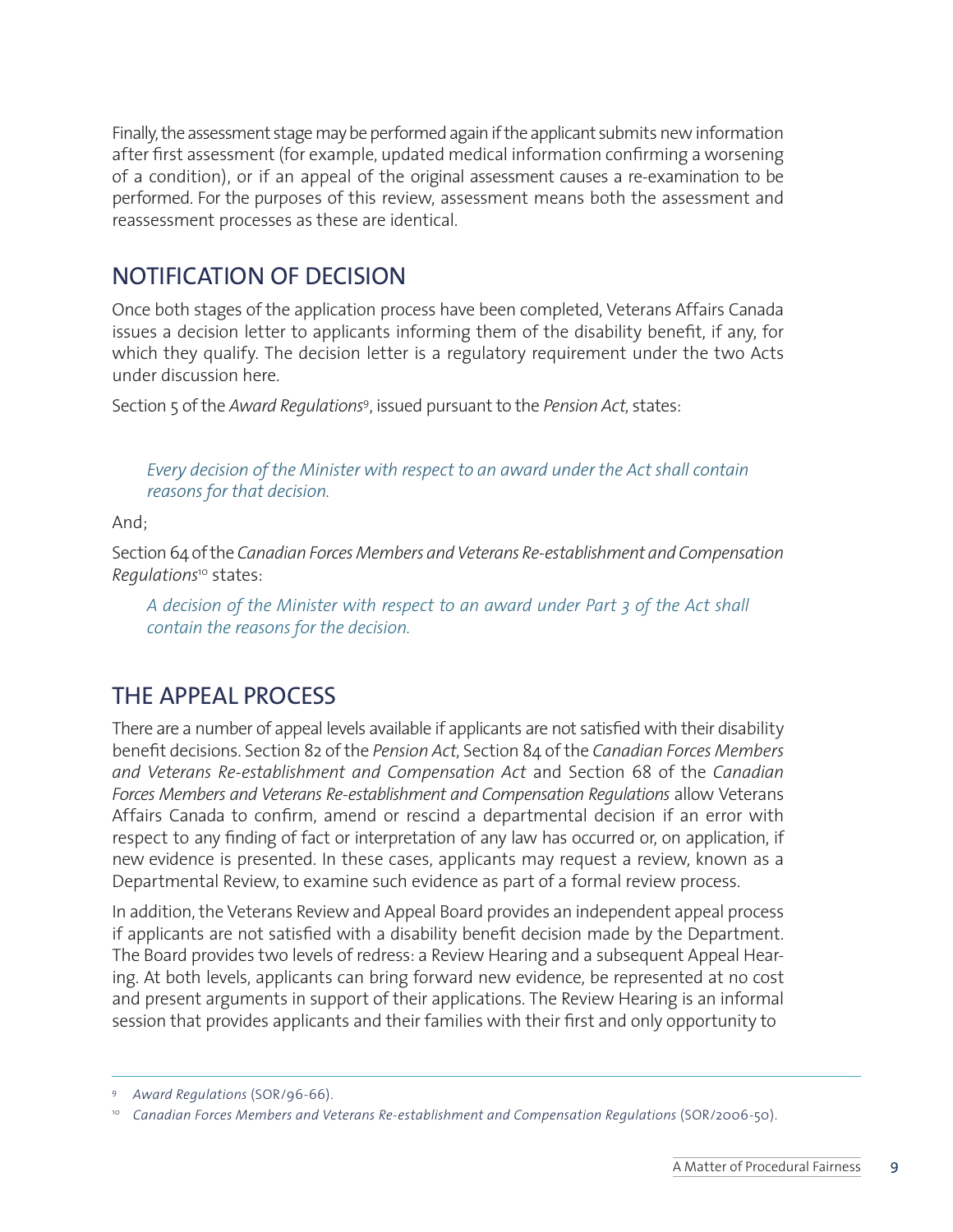appear in person and testify about the facts of their case. If applicants are not satisfied with the Review decision, they can request an Appeal Hearing. No oral testimony is heard but it is an additional opportunity for the representatives to present documented evidence and legal arguments on behalf of their clients.

Where a Veteran has completed both Board review and appeal processes,<sup>11</sup> he or she may then apply to the Federal Court (formerly the Federal Court of Canada Trial Division) for a judicial review of the case. If the Court determines that the Board has made an error of law or an unreasonable error of fact, the Court can set aside the decision and order the Board to hold a new hearing to reconsider the case. Finally, if the Veteran is not satisfied with the Court's review hearing decision, he or she may apply to the Federal Court of Appeal to overturn the decision of the Federal Court. Ultimately, the Veteran may seek leave to appeal to the Supreme Court of Canada if dissatisfied with a decision of the Federal Court of Appeal.

## The importance of the decision letter

Veterans applying for disability benefits under the two legislative authorities cited earlier have a statutory right to have reasons given for disability benefit decisions. A relevant question is what reasons should Veterans be given in discharging these statutory rights? The best way to open this discussion is to examine what information Veterans would need and why they would need it.

The complexity of the adjudication process for disability benefits and methodology used means that there can be no intuitive understanding on the part of the Veteran as to how his or her application was processed. As noted above, Veterans will first of all not know what files were reviewed by Veterans Affairs Canada, and second, will almost certainly not be familiar with the use of such tools as the Table of Disabilities. Explaining what evidence was considered and how such tools were used to arrive at a decision is vital if Veterans are to understand decisions and how they were made.

This understanding is important not only to satisfy a legislative requirement, but even more important if applicants are dissatisfied with the Department's decisions and choose to challenge them by exercising their appeal rights. The appeal processes available in case of objection are formal, time-consuming, inconvenient, often intimidating to Veterans, and may be very costly. Before considering whether an appeal is possible or might be successful, claimants need to know the basis upon which the disability benefit decision was made. Knowing the reasons for decisions is critical to making an informed decision about proceeding to the appeal level. A detailed decision letter is the essential source of that information.

Another option is an application for reconsideration based on an error in fact or law, or new evidence, described in Section 32 of the *Veterans Review and Appeal Board Act* (S.C. 1995, c. 18)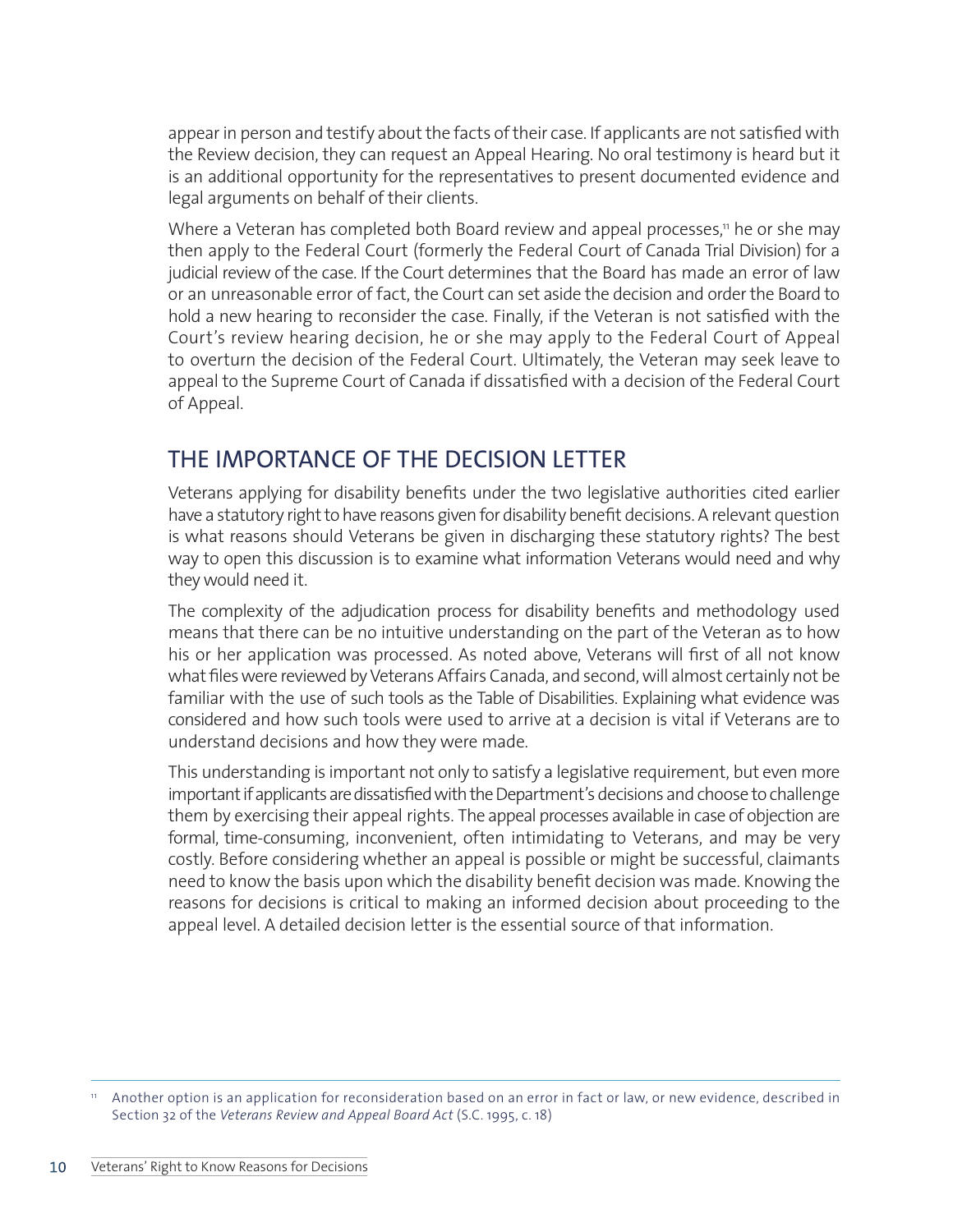# **The Issue**

Since the Ombudsman's Office began receiving complaints in 2008, many of them have concerned disability benefit decisions from Veterans Affairs Canada. The majority of these have concerned the assessment stage of the adjudication process. As a first step in determining how best to help these Veterans, the Office reviewed the decision letters they received from the Department.<sup>12</sup> In the course of doing so, we noticed that in many cases the reasons given for decisions were vague, unclear or not understandable. In some cases, reasons were absent altogether. This made helping Veterans understand decisions difficult or impossible.

Giving reasons for decisions is fundamental to procedural fairness and, as noted earlier, it is a statutory requirement under both the *Pension Act* and the New Veterans Charter. The Ombudsman is committed to upholding Veterans' rights and to their fair treatment. The absence of reasons, or inadequately explained reasons in disability benefit decision letters undermines Veterans' rights and is not fair treatment.

The Ombudsman is not the first to recognize this problem and to recommend to Veterans Affairs Canada that it be addressed. As far back as 1998, the Auditor General of Canada reported:13

*We noted that the Department does not have a written rationale for the level of assessment determined for individual claims, such as the relevant information that was reviewed, the key factors analyzed or the degree of consideration given the various factors in rendering an assessment decision. Such documentation would facilitate review and would be useful in determining trends in decisions overturned on review and appeal. Decisions rendered by Veterans Affairs Canada are communicated to applicants in decision letters. These letters do not provide any explanation for the assessment of the level of disability (Section 23.61).*

*The Department should document the reasons for assessment decisions and provide these reasons to applicants (Section 23.63).*

The Department's response to this audit indicated that new procedures, including reliance on a Table of Disabilities, should resolve the failure identified.<sup>14</sup> Yet, in a 2004–2005 departmental

<sup>&</sup>lt;sup>12</sup> These decisions were from first assessments and reassessments ordered after successful Veterans Review and Appeal Board hearings.

<sup>13</sup> *1998 December Report of the Auditor General of Canada.*

<sup>&</sup>lt;sup>14</sup> op. cit., the response follows section 23.63 of the Auditor General's report.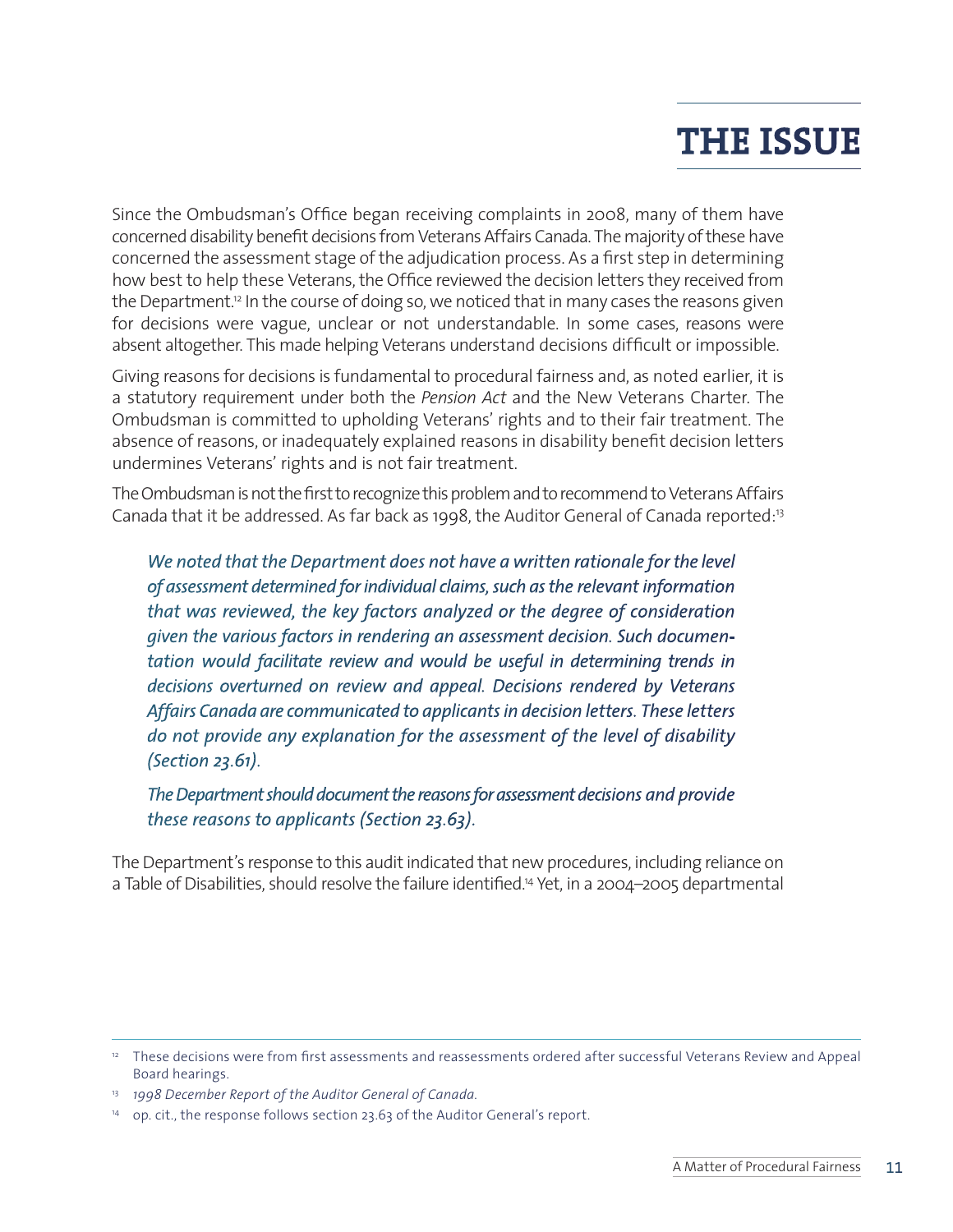evaluation of the disability pension program, the same problems were again identified. Specifically, the report noted the following deficiencies:<sup>15</sup>

- *• Overly-complex wording in decision letters*
- *• Lack of reason(s) for decision poorly articulated or missing from decision*
- *• No evidence of quality control related to readability, grammar, and/or accuracy*
- *• Quoting legislation (in the decision letter) without explanation*
- *• Paragraph referring to the availability of BPA (Bureau of Pensions Advocates) missing from decision letters*
- *• Right to appeal paragraph missing from decision letters*
- *• An effective date of decision missing from decision letters*

Despite mention in this same section of the 2004–2005 evaluation report that the Department intended to correct these deficiencies, reference to the same problems was made as recently as August 2010 in a later departmental evaluation of the disability pension and award programs.16 The 2010 evaluation team noted:

*… according to many pension staff, once a decision is rendered, clients do not seem to understand their decision letters as (Veterans Affairs Canada) frequently receives calls from clients seeking clarification. One interviewee indicated that the decision letters, for both pensions and awards, can be difficult even for staff to understand. This is especially problematic given the importance of information that decision letters contain, such as entitlement to treatment*  benefits and the availability of reimbursement of costs related to financial *counseling [sic].17*

These findings, consistent from 1998 to 2010, correspond to what the Ombudsman has observed in addressing complaints from Veterans.

The Ombudsman notified the Department in October 2010 of his intention to investigate broad issues of procedural fairness related to the adjudication process. As the adequacy of reasons for decisions is one cornerstone of procedural fairness, which appeared to be an issue with the Department, the Ombudsman decided to narrow the scope of the review to disability benefit decision letters.

<sup>&</sup>lt;sup>15</sup> Veterans Affairs Canada, Volume II of the Disability Pension Program Evaluation, section 2.1.1.

<sup>16</sup> Veterans Affairs Canada, Evaluation of Disability Pensions and Awards, August 2010.

<sup>&</sup>lt;sup>17</sup> Ibid, section 4.4.1.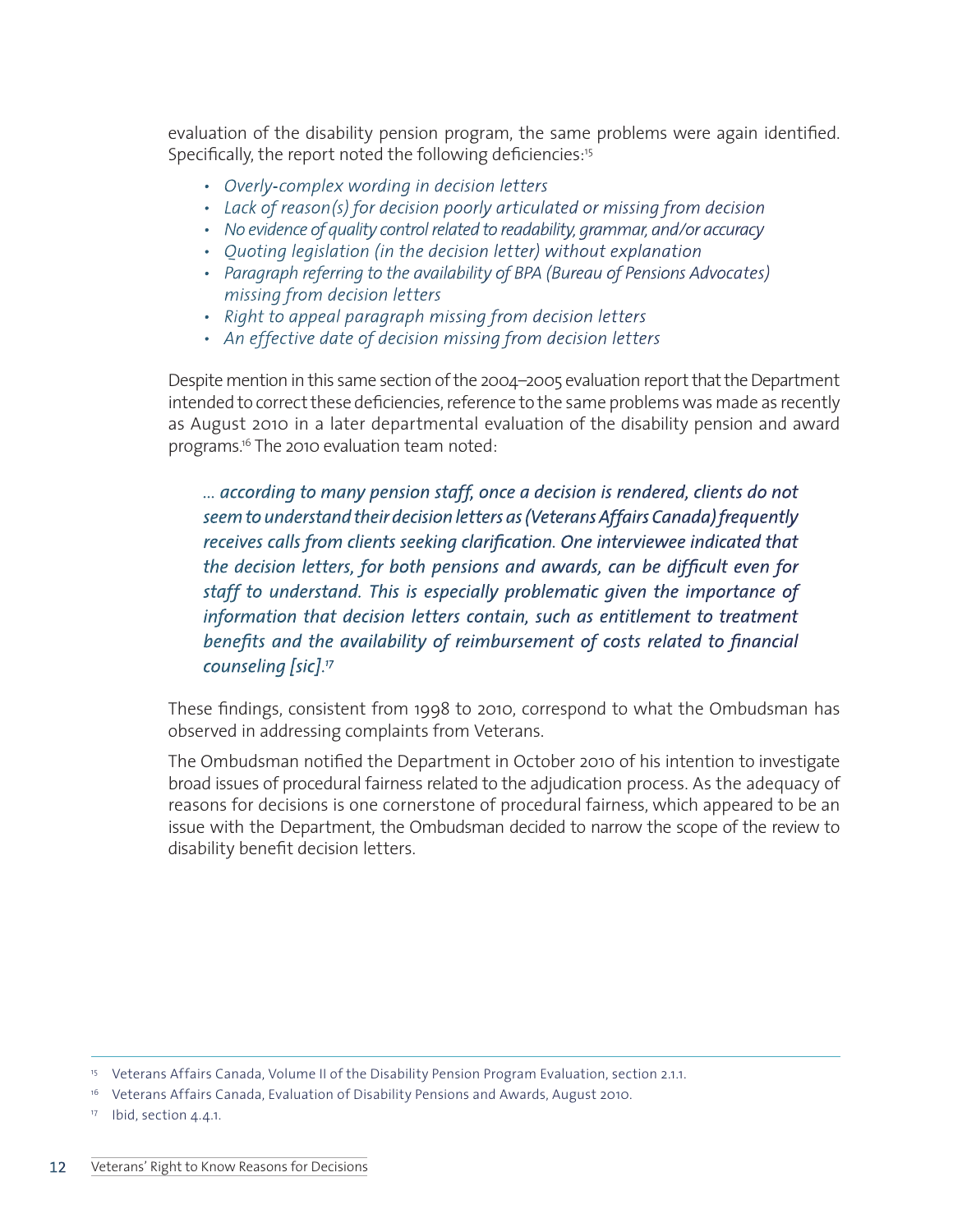# **The Purpose of the Review**

This report focuses on disability benefit decision letters issued by Veterans Affairs Canada as part of its statutory obligation to provide reasons for its decisions to applicants. Since many complaints received by the Ombudsman's Office concern the assessment stage of the disability benefit adjudication process, we restricted our enquiry to decision letters issued once this stage was complete.

The purpose of the review was to determine whether the Department has adequate policies, procedures, and practices in place to ensure procedural fairness by providing adequate reasons for assessment decisions. To provide a framework for this review, we used a set of guidelines applicable to procedural fairness in public sector decision-making as it relates to providing reasons for decisions. The Department's letters informing applicants of its assessment decisions were then evaluated against these guidelines.

# **Methodology**

## Case review

Veterans Affairs Canada and the Ombudsman's Office agreed that a statistically valid sample would include clients who had gone through some, or all of the review or appeal levels within the Department and the Veterans Review and Appeal Board. This assured that the sample contained only clients who were dissatisfied with the Department's initial decision and had exercised their appeal rights. This allowed us to focus on decision letters that Veterans would have relied on to make a decision to appeal.

To manage the sample size, client files were narrowed to the top five medical conditions<sup>18</sup> between 200119 and 2010. This produced a subset of 18,697 client files. The Department proposed and the Ombudsman agreed that a statistically valid sample of this subset would be selected for the Ombudsman's review. This resulted in the random selection of 376 decision letters, calculated to have a 95 percent level of confidence.

The sample contained decision letters for both the entitlement as well as the assessment stages of adjudication. As we limited our review to assessment decisions, we eliminated 162 letters from the sample that concerned entitlement decisions only. Of the remaining 214 decision letters, one had been issued by the Veterans Review and Appeal Board. We excluded this letter as the scope of our review was decision letters issued by the Department. The remaining 213 decision letters were examined as part of this review.

<sup>&</sup>lt;sup>18</sup> The conditions were hearing loss, tinnitus, lumbar disc disease, internal derangement of the knee and post-traumatic stress disorder.

<sup>&</sup>lt;sup>19</sup> The date from which decision letters were stored in electronic format.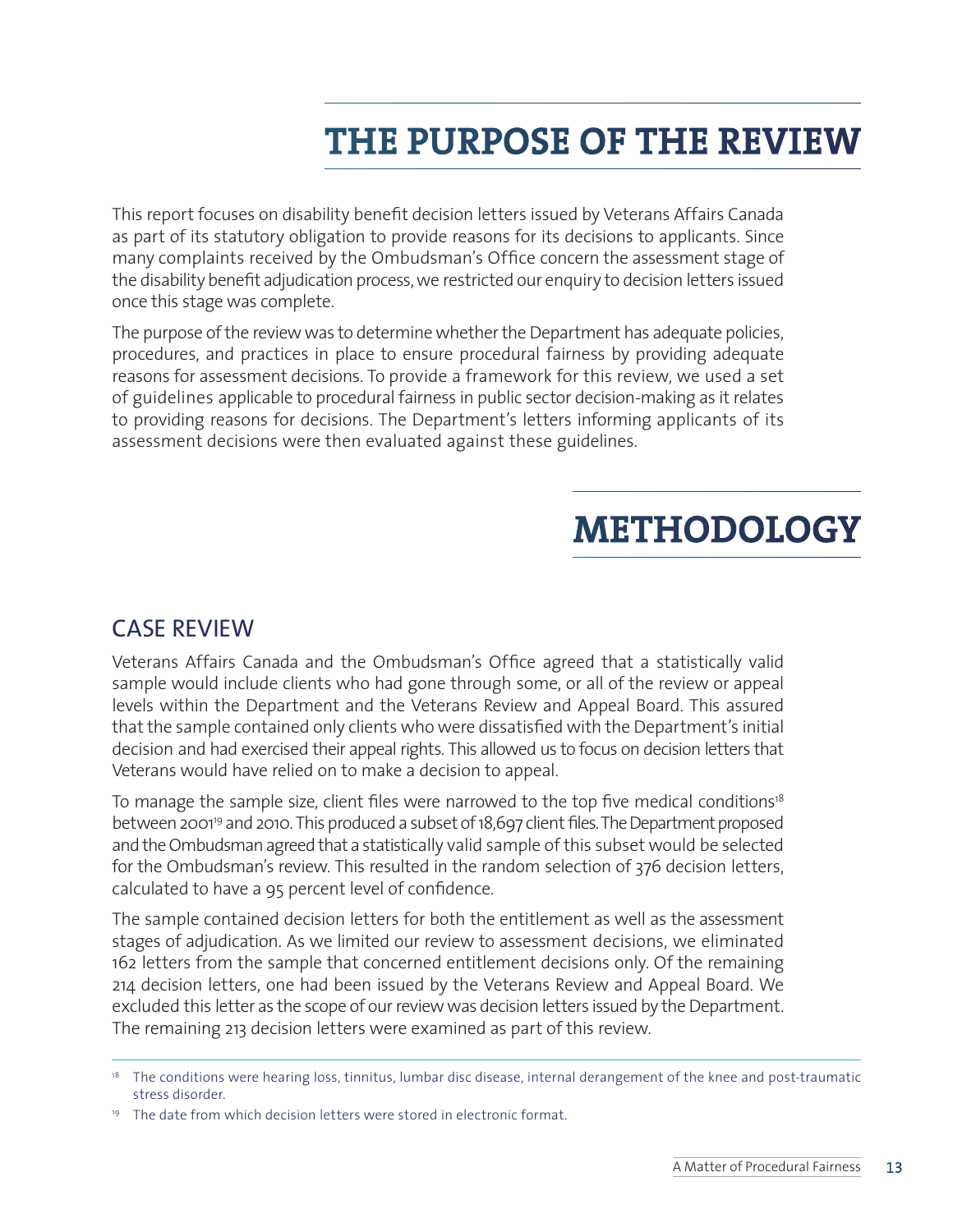## Literature review

Our literature review included topics concerning:

- The common law and jurisprudence applicable to administrative decisions and decision-making in Canada
- Principles of procedural fairness
- Procedural fairness in public sector decision-making
- Best practices for administrative tribunals
- Reports published by Veterans Affairs Canada and other organizations

A partial list of the literature reviewed appears in the References section of this report.

## Procedural fairness guidelines

Based on our literature review, a set of guidelines for administrative decision-makers in giving reasons for their decisions was identified and used to assess the adequacy of decision letters provided by Veterans Affairs Canada.

# **The Obligation of Public Bodies to Provide Reasons for Decisions**

Procedural fairness generally incorporates the rules of natural justice, which include the right to be heard, the right to an impartial decision, and the right of persons to be informed of the reasons underlying decisions made by decision-makers on their behalf. As the issue at hand concerns reasons for decisions,<sup>20</sup> this discussion is limited to that element of procedural fairness.

In the case of applications for disability benefits under the *Pension Act* and the New Veterans Charter, there is an explicit, legislated obligation for the Minister to provide reasons for decisions. If no reasons are given, it is a straightforward matter to conclude that the decisions issued simply fail to comply with statutory requirements.

A more difficult question arises where a decision contains reasons in the form of information pertaining to the matter that was adjudicated but is not clear or cannot be easily interpreted. In these cases, a judgement needed to be made about whether the reasons provided met some test of adequacy. For guidance, we reviewed sources in jurisprudence and administrative law that examined the principle of adequacy of reasons for decisions.

<sup>&</sup>lt;sup>20</sup> In this discussion, "reasons" is intended to mean formal, written explanations.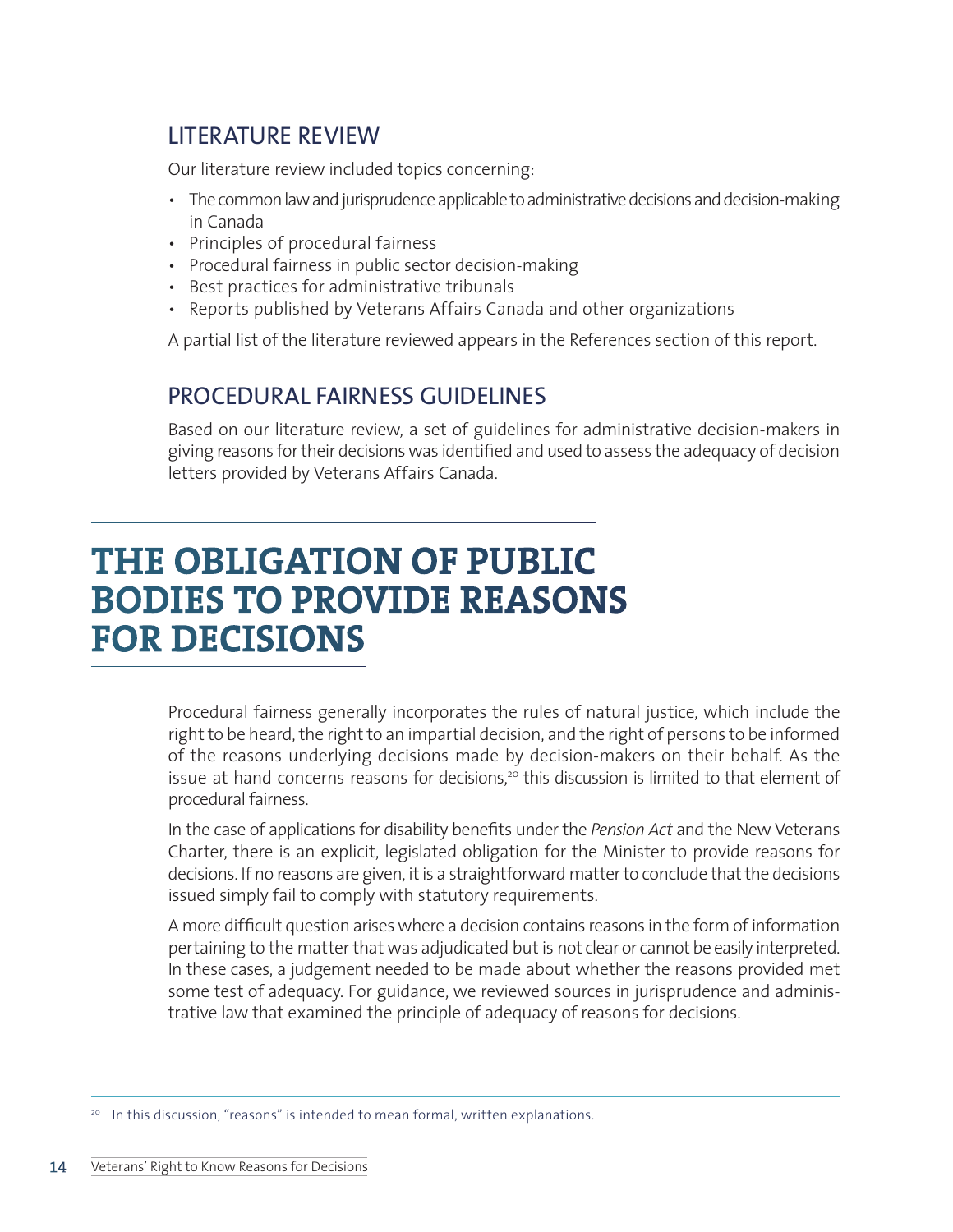## The adequacy of reasons for decisions

Tests for the adequacy of reasons often rely on jurisprudence and turn on principles of law. The Supreme Court of Canada *Baker* case<sup>21</sup> is widely considered to be a landmark case on the subject of procedural fairness in administrative law, including the principle of adequacy of reasons. In its 1999 decision in *Baker*, the Court found that:

*Reasons … allow parties to see that the applicable issues have been carefully considered, and are invaluable if a decision is to be appealed, questioned, or considered on judicial review …. Those affected may be more likely to feel they were treated fairly and appropriately if reasons are given.* 

The *Baker* case involved a decision of a federal administrative tribunal – a quasi-judicial body – and the Court's judgement concerned reasons for decisions in a judicial setting. Other work in the field of administrative law has also been done to provide similar guidance to statutory decision-makers. Statutory decision-makers apply laws and policies for governments and make decisions every day for individual cases, such as the disability benefit decisions under review. Giving good reasons for those decisions not only satisfies a legal requirement to do so, but also conveys other benefits such as better quality in decision-making, increased transparency and trust in the administrative process concerned, reduced oversight by review and appeal boards and Ombudsman Offices, and facilitating the exercise of any review and appeal rights.

## Procedural fairness guidelines for reasons for decisions

The circumstances in which reasons must be given at the administrative level vary widely. It is difficult, therefore, to come up with a precise formula for suitable reasons that will fit all public bodies. Nevertheless, jurisprudence and the experience of public decision-making bodies in Canada and abroad, have offered a set of general, easily understood principles for reasons for decisions that can be used by public administrators to develop standards and processes suitable to their own situation.

The British Columbia Ministry of the Attorney General has done excellent work in the field of reasons for decisions, and has published a discussion paper on the subject.<sup>22</sup> The Ministry found that the following requirements ought to be met when considering a set of standards for adequate reasons for decisions:

- set out the decision-maker's findings of fact
- set out the principal evidence on which the findings of fact are based
- address the major points in issue

<sup>21</sup> *Baker v. Canada* (Minister of Citizenship and Immigration), [1999] 2 S.C.R. 817.

<sup>22</sup> British Columbia Ministry of Attorney General, *Statutory Decision-makers and the Obligation to Give Reasons for Decisions, a Discussion Paper*,2008.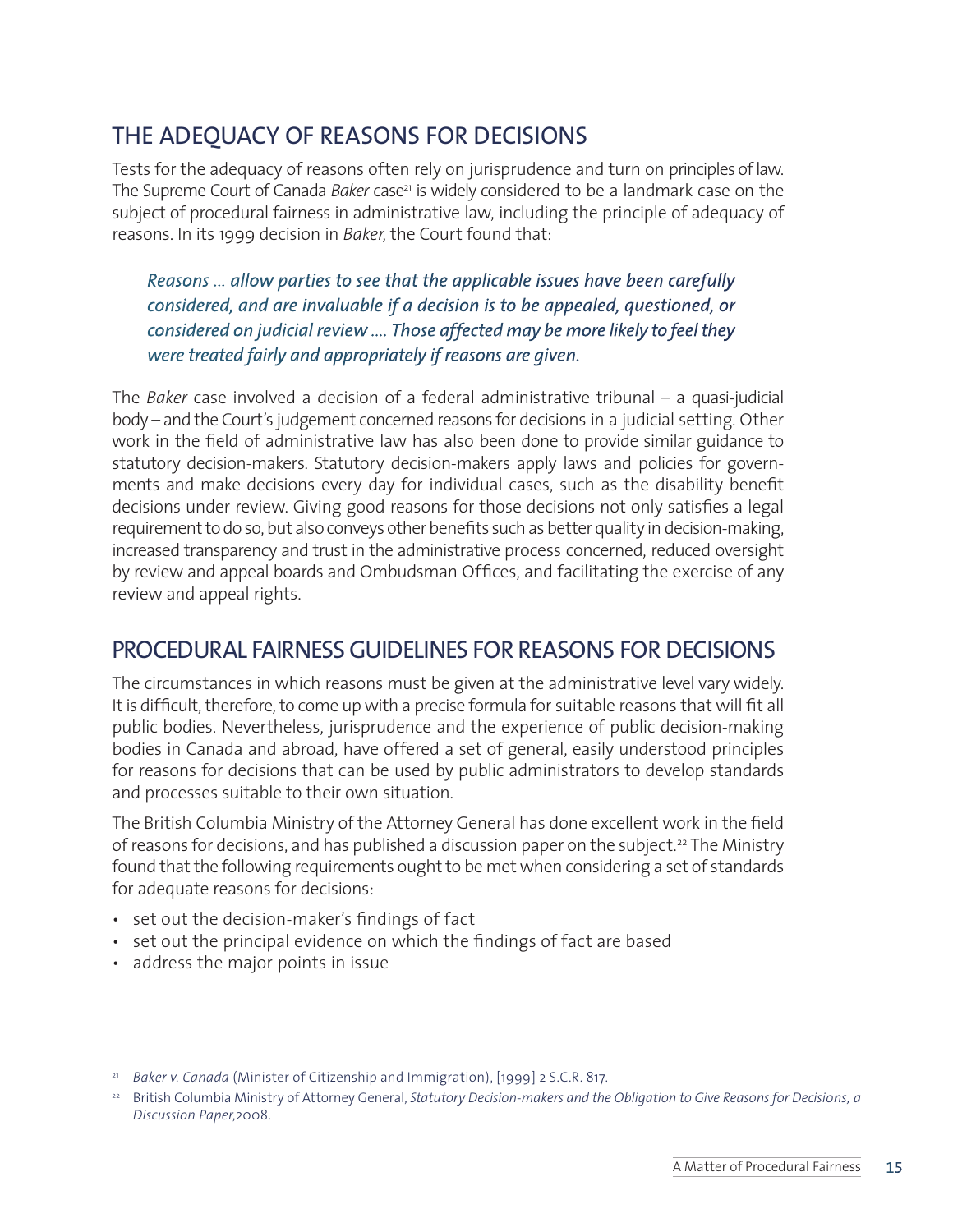- reflect the consideration of the main factors relevant to the decision
- set out the law, regulation or policy relied on to reach the decision
- set out the reasoning process followed by the decision-maker

Based on our literature review, we considered that these were good tests for adequacy of reasons in the decision letters that we examined. These standards were therefore used as benchmarks against which we assessed the Department's decision letters.

# **Findings and Analysis**

## Investigation results

Based on the guidelines for the adequacy of reasons for decisions described above, the 213 decision letters from Veterans Affairs Canada that we examined were placed in one of three categories. A sample letter from each category may be found in the Appendix.

As well, we analyzed the date ranges for the letters to see if any pattern emerged, such as more letters with similar deficiencies in one period compared to others, or similar deficiencies across the sample period.

Our categorization and analysis provided the following results:

- **NO REASONS GIVEN (31 decision letters):** the letters simply stated the assessment result for the condition in reference. We also included in this category letters that contained some additional information, usually one or two details, as well as generic references such as to appeal rights. The majority of these letters dated from 2001 to 2007.
- **Minimal explanation given (139 decision letters):** the letters provided some information such as the governing legislation, reference to the Table of Disabilities and supporting documents, but did not tie any of this information together. The letters were generally vague or obscure. The majority of these letters dated from 2007 to 2010.
- **Substantial explanation given (43 decision letters):** the letters provided detailed information on governing legislation, reference to the Table of Disabilities and other supporting documents, and provided details on what the assessment meant in terms of result. While information was plentiful, the letters did not tie this information together and were occasionally vague or obscure. The majority of these letters dated from 2007 to 2010.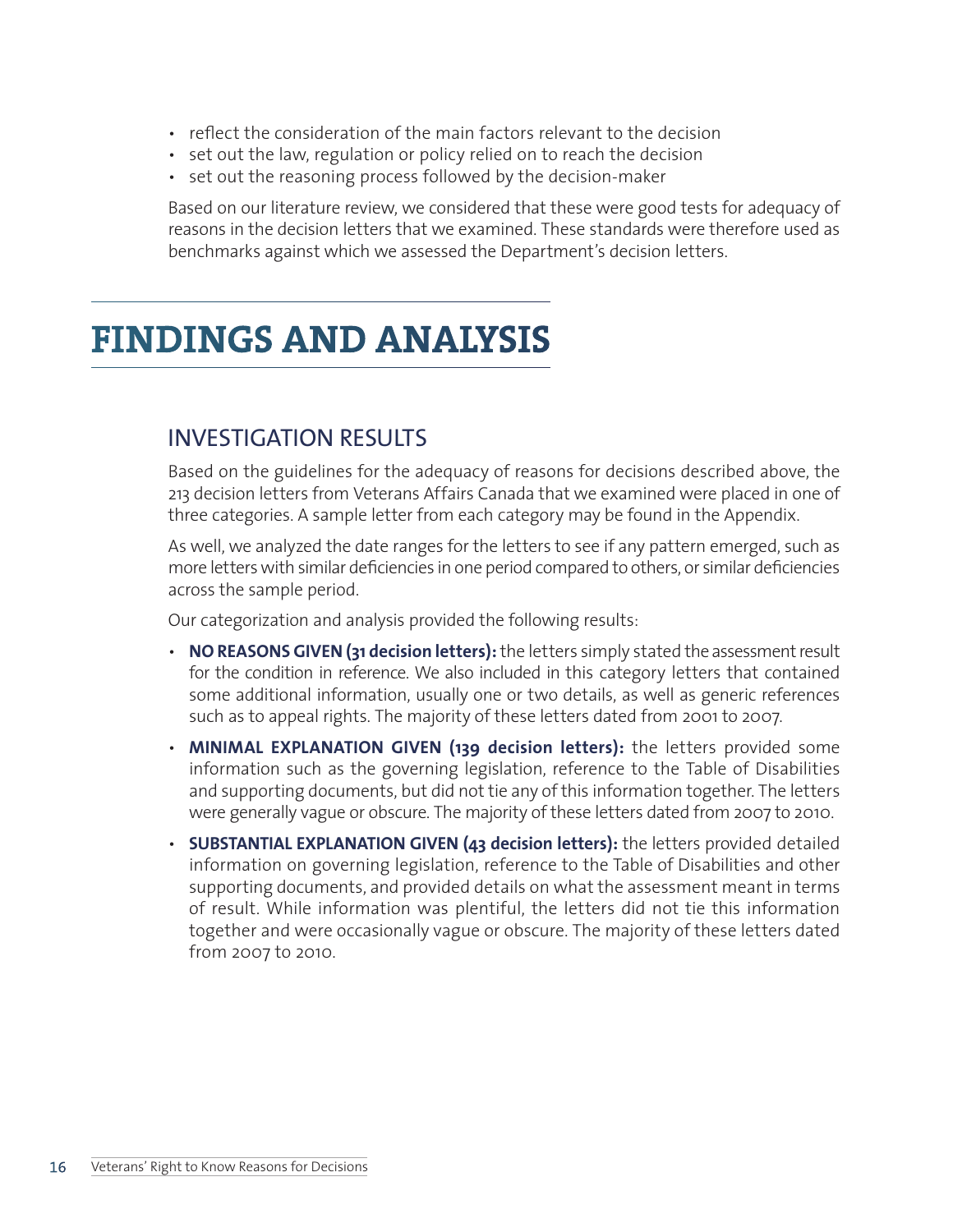A summary of our categorization and the date range into which 90 percent of letters in each category fell is shown in the Figure 1.

### **Figure 1**

| <b>Category</b>             | Number of letters | $\%$ | 90% date range* |
|-----------------------------|-------------------|------|-----------------|
| No reasons given            | 31                | 15   | 2002-2007       |
| Minimal explanation given   | 139               | 65   | 2007-2010       |
| Extensive explanation given | 43                | 20   | 2007-2010       |
| Total                       | 213               | 100  |                 |

\* The date range into which 90 percent of letters in each category falls.

## **ANAIYSIS**

### **Adequacy of reasons for decisions**

We found first of all, that 31 letters in the sample failed to provide any reasons for the decision communicated. The only conclusion possible with respect to these decision letters is that they are not compliant with legislative requirements and were deficient. The Ombudsman deems that this is unacceptable given statutory obligations for the Minister of Veterans Affairs to provide reasons for disability benefit decisions.

We note however, that decision letters in this category represented a small percentage (15%) of the overall sample. As almost all of these letters were issued no later than 2007, this practice appears to have been corrected, at least based on the sample reviewed. While the small percentage involved and the fact that the practice seems to have ceased may be encouraging, this would have been cold comfort to the Veterans in receipt of these letters who were left with no explanation as to how the decision was made.

The remaining decision letters in the other two categories did contain some or plentiful information concerning the evidence reviewed by the adjudicator. In applying the guidelines established for this review, the Ombudsman nevertheless found that all these letters still failed a test of adequacy in the reasons given for the decisions. The remainder of this analysis concerns these decision letters.

### **The Department's process to communicate decisions**

Based on this review, the Ombudsman concludes that the persistence of inadequate disability assessment decisions letters is caused by (a) flaws in the process used to generate a decision letter once the adjudication process is completed, and (b) a misconception within the Department of what constitutes adequate reasons for adjudicators' decisions.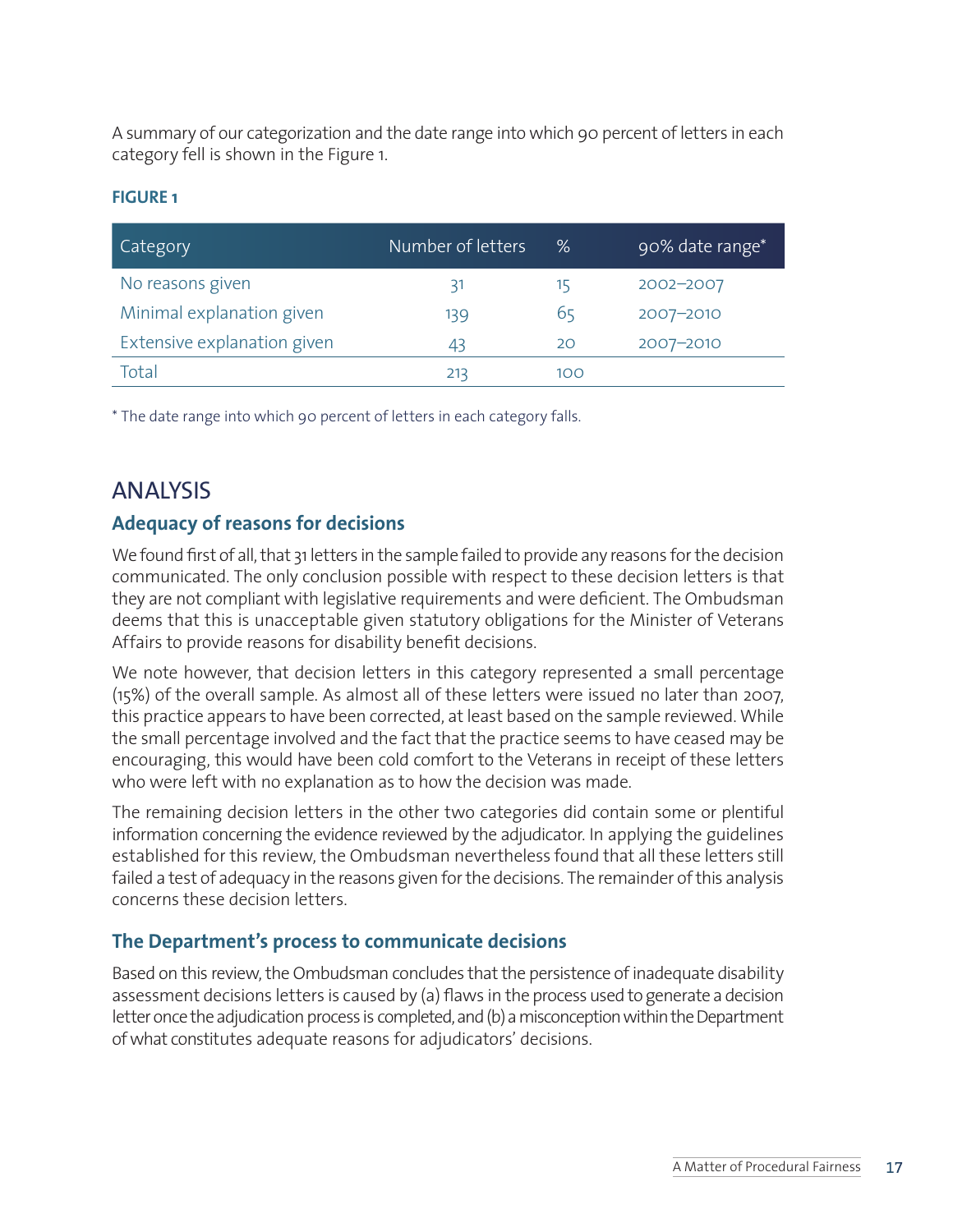#### **(a) Flaws in the process to generate decision letters**

The Department's 2004–2005 Disability Pension Program Evaluation report described the process used at the time to generate decision letters.<sup>23</sup> From this description, the process appeared to be the following: the adjudicator completes a disability benefit assessment; a software program generates a decision letter from a standard template; one or more macros populate the template with different pieces of case information from one or more files; generic text (right to appeal, availability of free legal and other services in case of dispute) is added. The decision letter is printed as generated by the template and sent to the applicant.

Considerable defects in this process were brought to the Department's attention in the 2004–2005 evaluation report. Yet, eight years<sup>24</sup> after this practice was first documented and brought to the Department's attention, all the decision letters we examined appear to have been generated by the same or a similar process, and are deficient in giving reasons for decisions.

Given the failure of most of the decision letters we reviewed to provide more than minimal information, we must conclude that quality assurance has also been absent from this process. Quality control is standard, best practice in any production process as it identifies deficiencies and enables measures to be brought to bear to correct those deficiencies.

The Ombudsman would strongly recommend that the Department follow the advice of its own evaluators to the effect that action needs to be taken to resolve defects in the decision letter production process.

#### **(b) Misconception regarding adequate reasons for decisions**

Review of all decision letters in the sample leads the Ombudsman to conclude that a fundamental misconception exists within Veterans Affairs Canada as to what constitutes adequate reasons for a disability benefit assessment decision. The letters we reviewed suggest that reliance is being placed entirely on listing evidence considered, making specific reference to the Table of Disabilities, and using boilerplate text citing legislation, appeal rights, and other standard references.

Providing such information, if complete, can help the recipient of the letter infer to some extent how the decision was arrived at. Indeed, the letters that contained substantial information (20%) did establish what probably led to the decision with some confidence. However, *providing information to support a decision* is fundamentally different to *providing a reason for a decision*. The Ombudsman believes that this difference is not understood by the Department nor is it applied in the drafting of letters.

It is not sufficient for decision-makers simply to outline applicable statutory provisions and the evidence and arguments, and then to state their conclusions. Good reasons for decisions do require the listing of evidence considered in rendering a decision but that does not reveal the rationale for the decision. For each conclusion of fact, law and policy relevant to

<sup>&</sup>lt;sup>23</sup> Volume II, section 2.1.1.

<sup>24</sup> The observation in question was made at a focus group session of departmental adjudicators in October 2003. This observation was published in the 2004–2005 evaluation report in reference.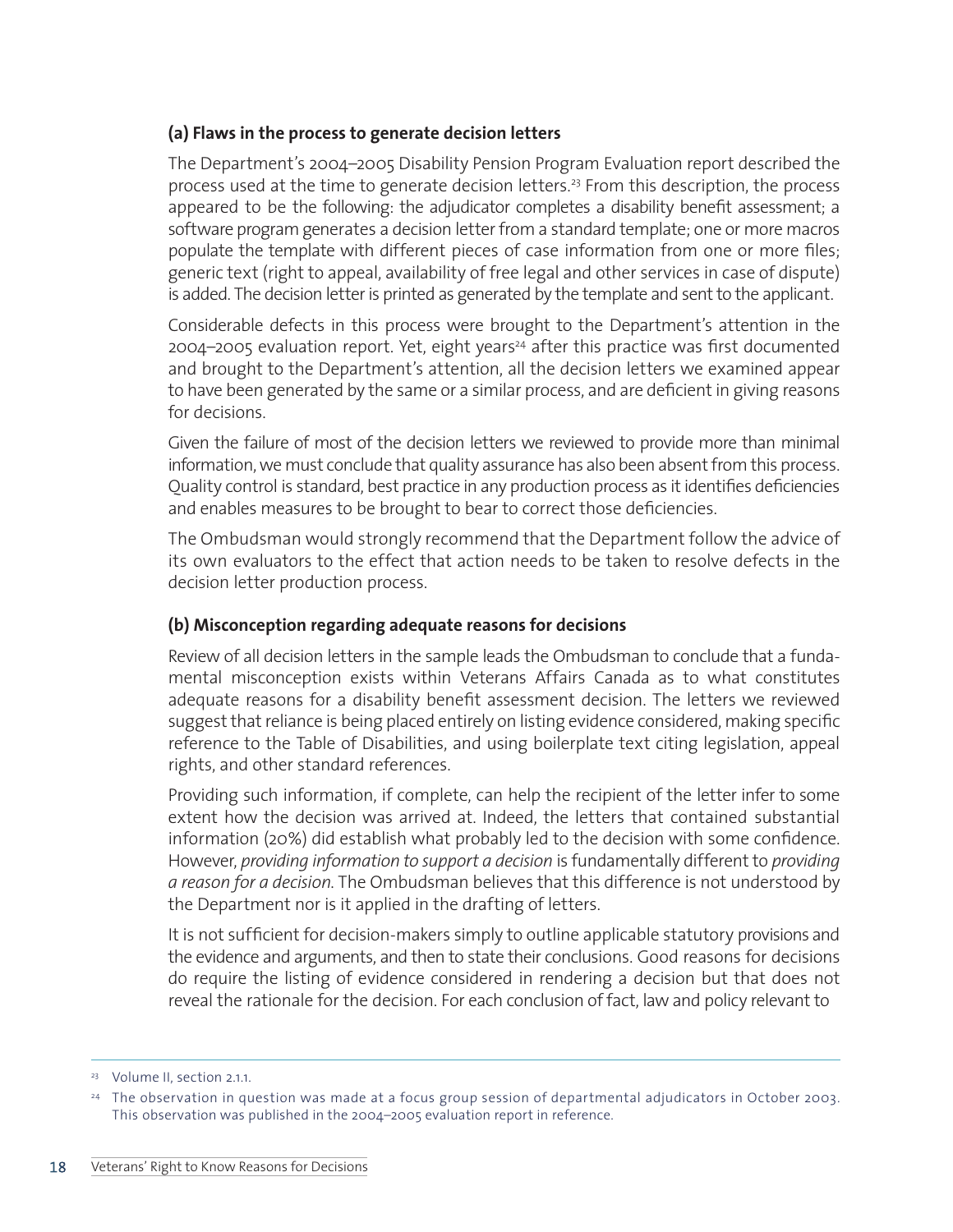the decision, the reasons should establish a rational connection between the evidence presented and the conclusions reached by the decision-maker. The decision and the reasons supporting it must then be communicated clearly.

A clear, concise, cogent explanation of the analysis performed in the assessment should be provided in the decision letter. This will support why a disability benefit assessment is denied, stays the same, or increases by comparing it to the qualifiers that are required to award an assessment and noting which qualifiers were or were not met. For example, a summary describing how the evaluation of medical information is combined with a quality of life rating would serve to make this procedure understood, as mere reference to the Table of Disabilities and Quality of Life tables are not helpful in this regard. Copies of the tables used with the decision should also be provided for the applicant's reference.

No such explanation was evident in any of the 213 letters we reviewed. The failure to provide such an explanation in decision letters violates the principle of procedural fairness.

We note that in most of the decision letters examined, appeal rights were outlined. In some letters, they were not. If there are statutory appeal rights, as is the case for disability benefits, departmental decision-makers are acting in an administratively fair manner when they outline those appeal rights. The failure to provide this notice in all decision letters violates the principle of procedural fairness.

# **Good Reasons Benefit All Parties**

## Veterans' right to procedural fairness

In this review, the statutory obligations requiring the Department to provide reasons for decisions have been cited. An analysis of a sample of decision letters has conclusively demonstrated that these are not adequate to discharge that requirement. This constitutes a denial of procedural fairness to Veterans, which the Ombudsman must emphatically state is not an acceptable outcome.

Veterans would be much more apt to accept even adverse decisions if decision letters were brought up to the standards we recommend the Department adopt. Veterans would at least recognize that their application for disability benefits had been fully and fairly adjudicated and that the decision reached was based on identifiable legislation, policy, and program criteria. If appeal rights are exercised in case of dissatisfaction, the Veteran and his or her representatives will exercise those rights based on a sound understanding of the issue.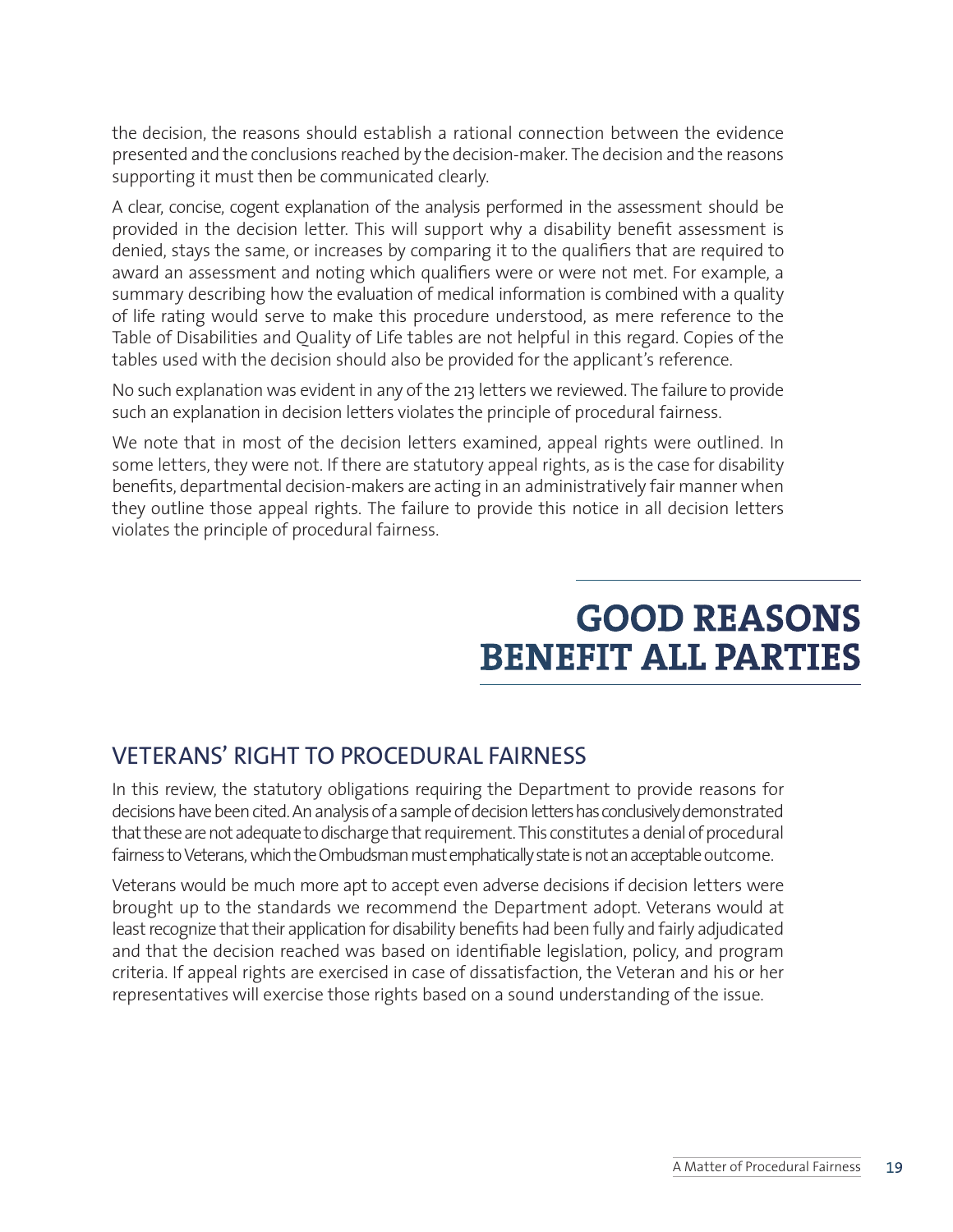The Ombudsman notes as well that ensuring procedural fairness does not solely concern adherence to abstract principles of justice or of rights. Justice must not only be done, it must be seen to be done. The decision letters in question concern monetary entitlements to which eligible Veterans have a right. Where these benefits are wrongly denied, or awarded in lesser amounts than what applicants are entitled to, there is a denial of a right that has a direct and negative impact on Veterans' quality of life.

In the case of disability benefit decisions, the magnitude of financial loss to Veterans whose decision letters we examined for this review, might have been extensive. The Ombudsman can only wonder, with concern, how many Veterans were wrongly assessed for their disability benefits and did not pursue the matter further as the decision letter did not reveal where the decision might have been flawed. Where Veterans did exercise their appeal rights, how much anxiety, time and expense might have been spared them if a defect in their assessment was obvious from the decision letter and the grounds for appeal were clearly evident.

These are some of the costs of a denial of procedural fairness to Veterans that are not acceptable to the Ombudsman.

## Good reasons benefit the public decision-maker

Benefits from giving good reasons would also accrue to the Department as public decisionmakers. Giving adequate reasons helps affected persons ensure that their concerns were heard and considered by the decision-maker. If better reasons are given for initial decisions, the result will probably be that fewer decisions are overturned on review and that fewer reviews will be requested. Final decisions will be made faster, with less time and resources spent on complex review proceedings.

The time and resources consumed can be substantial. Where review proceedings at the Federal Court determine that inadequate reasons were given at lower decision levels, appeals may be successful solely on the grounds of denial of procedural fairness.<sup>25</sup> In these cases, time and resources consumed are simply wasted as the merits of the response were no clearer to the appeal tribunal or Court than they were to the applicant.

The Department and the Veterans Review and Appeal Board, both of which deal with appeals of disability benefit decisions, may well consider the savings in costs and time that can accrue from a small investment in drafting adequate decisions. Not only will review hearings stand on clearer grounds, but where decision reasons are clear and understandable, it is likely that some decisions may not have been appealed. Substantial time, effort and expense are then avoided by both parties.

<sup>25</sup> See for example *Marshall Johnston v. the Attorney General of Canada*, Federal Court, T-543-09, March 30, 2010. Justice O'Keefe, presiding, found for plaintiff as defendant had provided inadequate reasons for its decision at the preceding Veteran Review and Appeal Board Appeal hearing. On that ground alone, the case was sent back for a new hearing before a new board.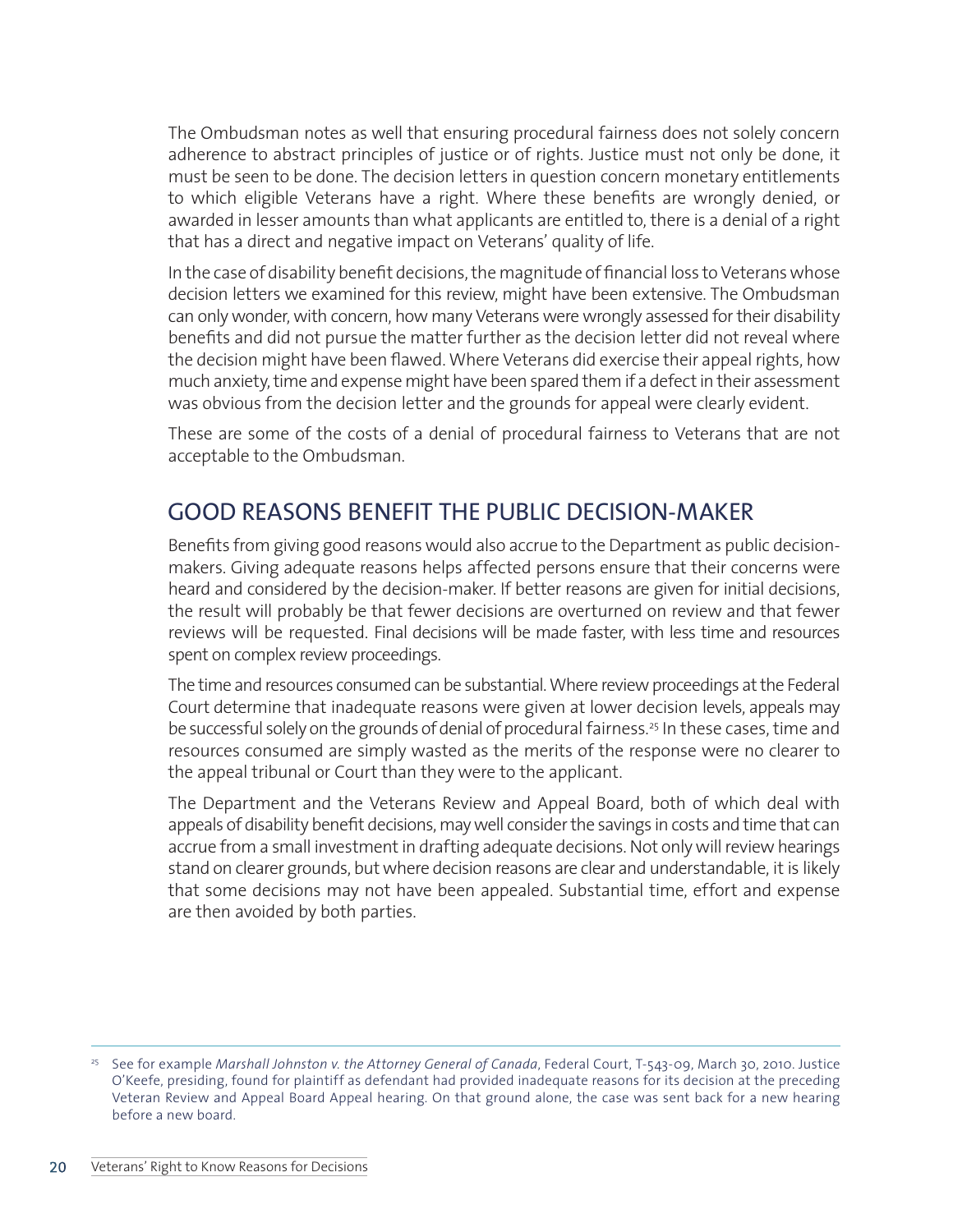# **Conclusion and Recommendations**

Veterans, in common with all Canadians, have a right to procedural fairness from public decision-makers. The obligation to provide adequate reasons for decisions that affect them has been well established in administrative law in Canada and abroad. It is even more important to fulfill that obligation where it is an explicit legal requirement, as is the case with assessment decisions made by Veterans Affairs Canada.

The Ombudsman notes with concern that the Department's failure to do so is a long standing deficiency. We find this inconsistent with the commitment to fairness and respect for Veterans guaranteed by the *Veterans Bill of Rights*. The Ombudsman also finds that not providing adequate reasons for disability benefit assessment decisions is a denial of procedural fairness to Veterans.

### Recommendation 1

For Veterans Affairs Canada to improve the mechanisms by which disability benefit assessment letters are generated to make sure essential information is captured for inclusion in letters. This information should be presented in a form that is understandable and is in relation to the decision made. An explanation of how this information has been used to arrive at the decision is required. The Department should also ensure that a notice of the right to appeal is contained in every disability benefit decision letter.

### Recommendation 2

For reasons for decisions to be written in plain language. Any legal, medical, or administrative terms used should be explained. A separate brochure or other companion piece would serve this purpose and could be included with decision letters.

## Recommendation 3

For procedure manuals and training modules to be examined to ensure that adjudicators are aware of the minimum information to be provided in letters and what is needed to substantiate the reasons for their decisions.

## Recommendation 4

For quality assurance procedures to be put in place to ensure decision letters fully comply with standards for adequacy of reasons for decisions.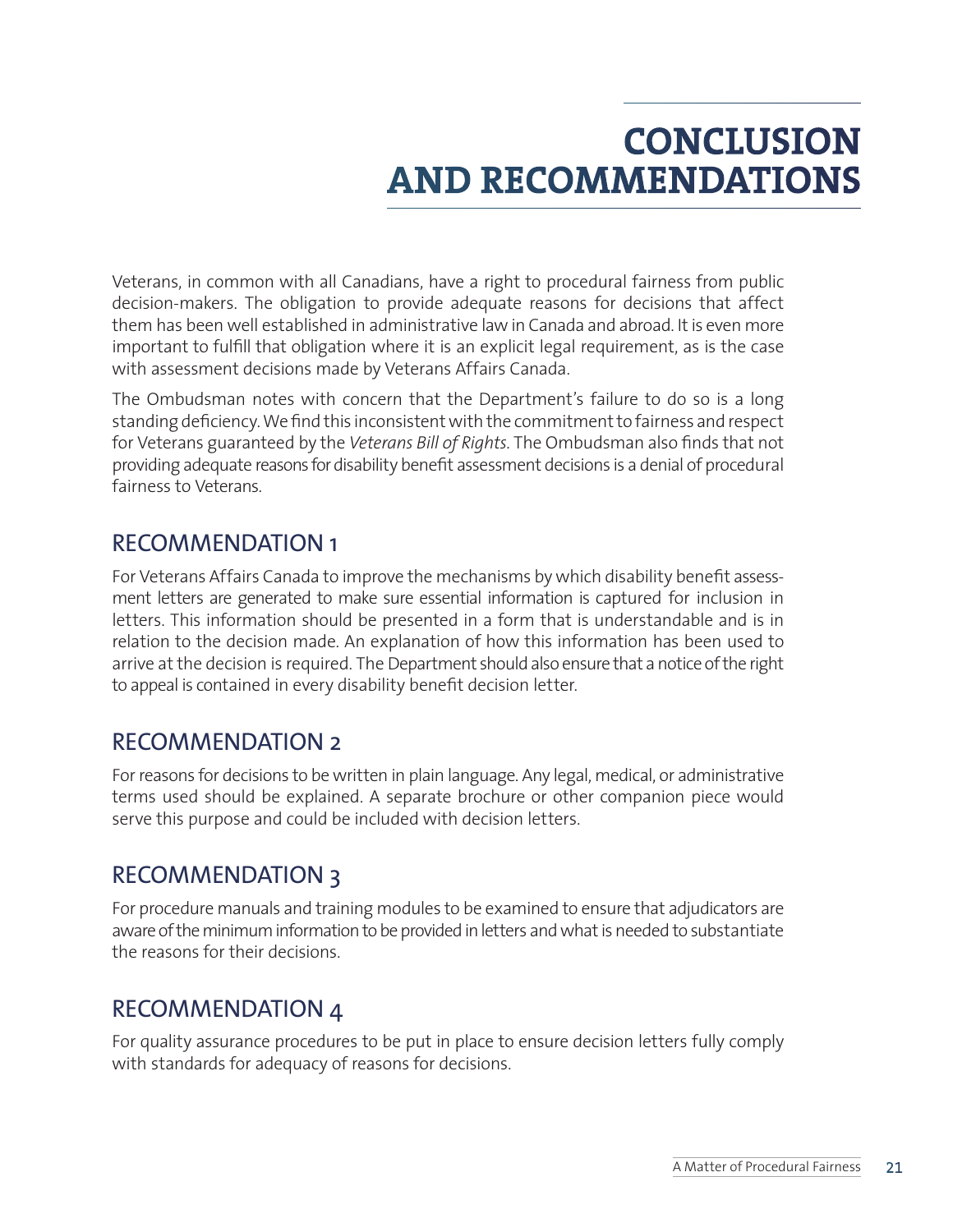# **References**

## Legislation and Regulations

*Pension Act*, R.S.C., 1985.

*Canadian Forces Members and Veterans Re-establishment and Compensation Act*, (S.C. 2005, c.21).

*Canadian Forces Members and Veterans Re-establishment and Compensation Regulations* (SOR/2006-50).

# **CASES**

*Baker v. Canada* (Minister of Citizenship and Immigration), [1999] 2 S.C.R. 817.

*Marshall Johnston v. the Attorney General of Canada*, Federal Court, T-543-09, March 30, 2010.

## Secondary Sources

British Columbia Ministry of Attorney General. *Giving Reasons for Decisions: A Guide To Best Practices For Statutory Decision-Makers*.

—. *Statutory Decision-makers and the Obligation to Give Reasons for Decisions, a Discussion Paper*, 2008.

Clayton Utz. *Good Decision-Making for Government: Reasons for Decision*. Canberra, 2006.

Edmund E. Tobin. "Reasons for Decisions". Paper presented at the 18th Annual Conference of the Council of Canadian Administrative Tribunals (CCAT). Ontario, 2002.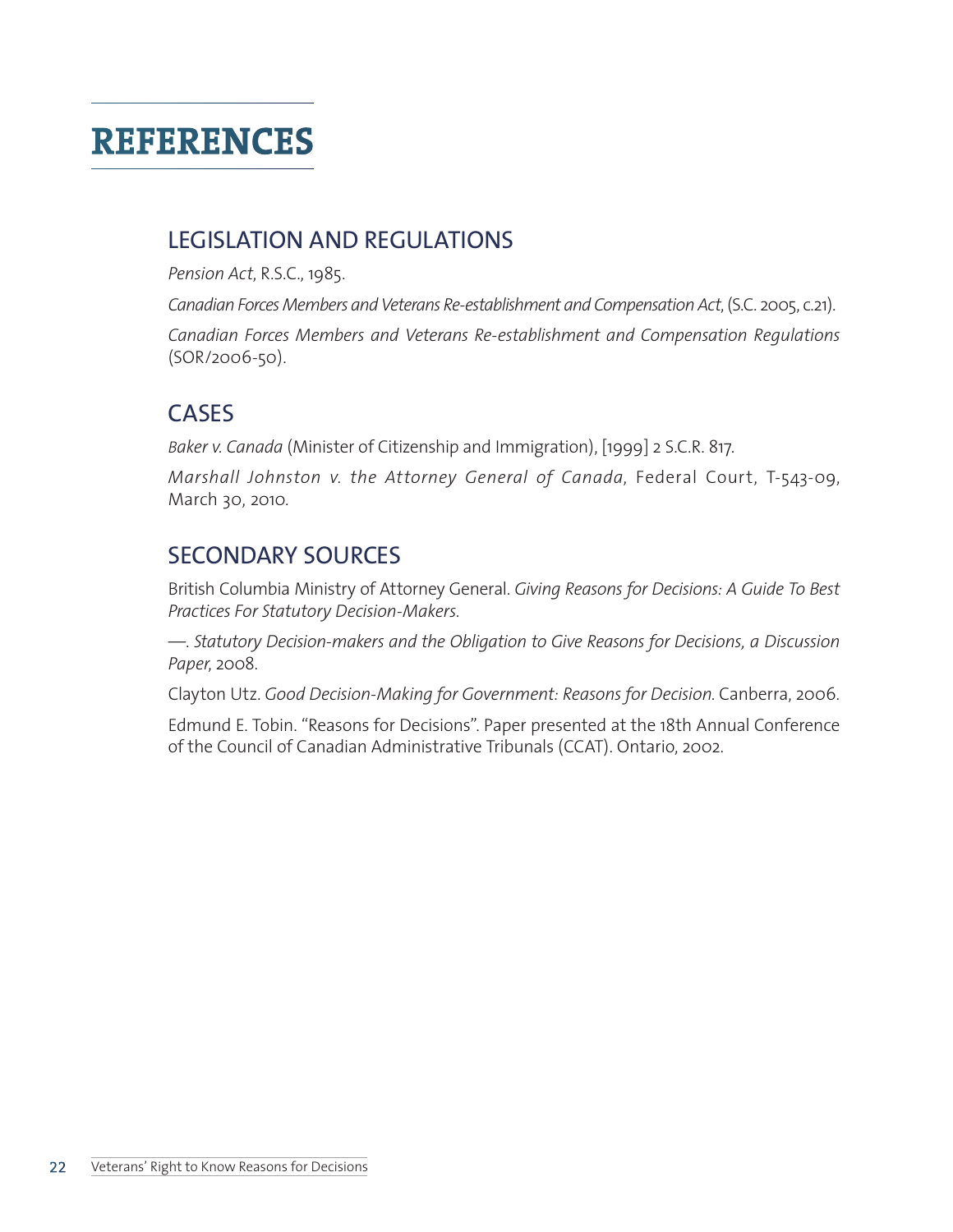# **Appendix – Sample Decision Letters**

## Category 1 – No Reasons given (2009 letter)

Veterans Affairs Canada has ruled on the assessment of the condition for which you have entitlement as follows:

With respect to the condition of Post Traumatic Stress Disorder, the Department finds that your disability arising from this condition is correctly assessed at 40%, and has not deteriorated beyond the assessment previously awarded.

If future medical examinations show a worsening of this condition, we would be pleased to review your case again.

The following reports were submitted for assessment purposes:

∙ Report from Dr.–: [DATE]

Quality of Life Questionnaire: [DATE]

You may ask the Department to review this decision if you have new evidence or, if you do not agree with the Department's decision, you may appeal to the Veterans Review and Appeal Board. The Bureau of Pensions Advocates would be pleased to advise you, free of charge, as to possible options for proceeding. You may also contact a representative of a Veterans' organization or, at your expense, any other representative of your choice.

If you have any questions, please contact Veterans Affairs Canada, toll-free, at 1-866-522-2122.

# Category 2 – Minimal explanation given (2009 letter)

Tinnitus is assessed at 11%. This assessment is effective [DATE] under Section 48 of the Canadian Forces Members and Veterans Re-establishment and Compensation Act (CFMVRCA).

Under the 2006 Table of Disabilities, an assessment takes into account medical impairment, which is the extent of your disability and its effect on your quality of life.

- Your medical impairment rating is 10.
- Your Quality of Life rating is 1.

Together, these ratings result in an assessment of 11%.

The following reports were submitted for assessment purposes:

• Audiologist's Report dated [DATE].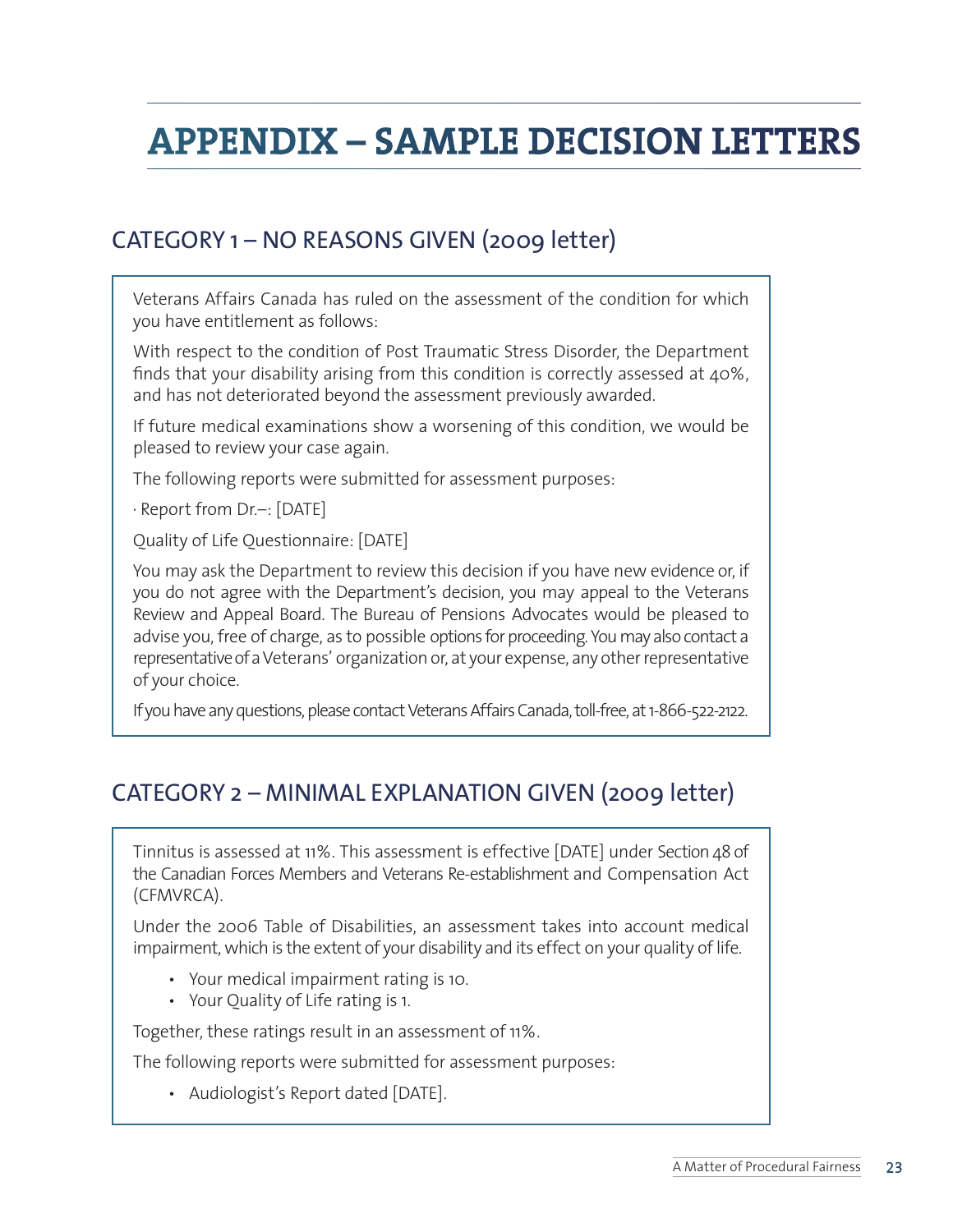# Category 3 – Substantial information given (2009 letter)

Veterans Affairs Canada has ruled on the assessment of the condition for which you have entitlement as follows:

With respect to the condition of Degenerative Disc Disease Lumbar Spine, the Department finds that your disability arising from this condition is correctly assessed at 15% and has not deteriorated beyond the assessment previously disability benefited.

In the determination of this assessment, the full extent of the disability has been considered and evaluated, with the highest applicable Table of Disabilities criteria selected.

Based on the 2006 edition of the Table of Disabilities, Table 17.19, the criteria of "Loss of up to  $\frac{1}{2}$  range of motion; or Intermittent Sciatica" has been met. Based on Tables 2.1 and 2.2 it is established that the effects on your activities of independent living, recreational/community activities and personal relationships have been moderately affected.

You are currently assessed at 15% for your pensioned condition of Degenerative Disc Disease Lumbar Spine. As this assessment is currently higher that what would be provided based on the revised criteria, your assessment will remain unchanged. In addition, this assessment of 15% is now grand fathered and cannot be decreased.

Should there be a future worsening of this condition, substantiated by medical documentation; the Department would be pleased to review your assessment at that time.

The following reports were submitted for assessment purposes:

- Medical Questionnaire: [DATE]
- Quality of Life (QOL): [DATE]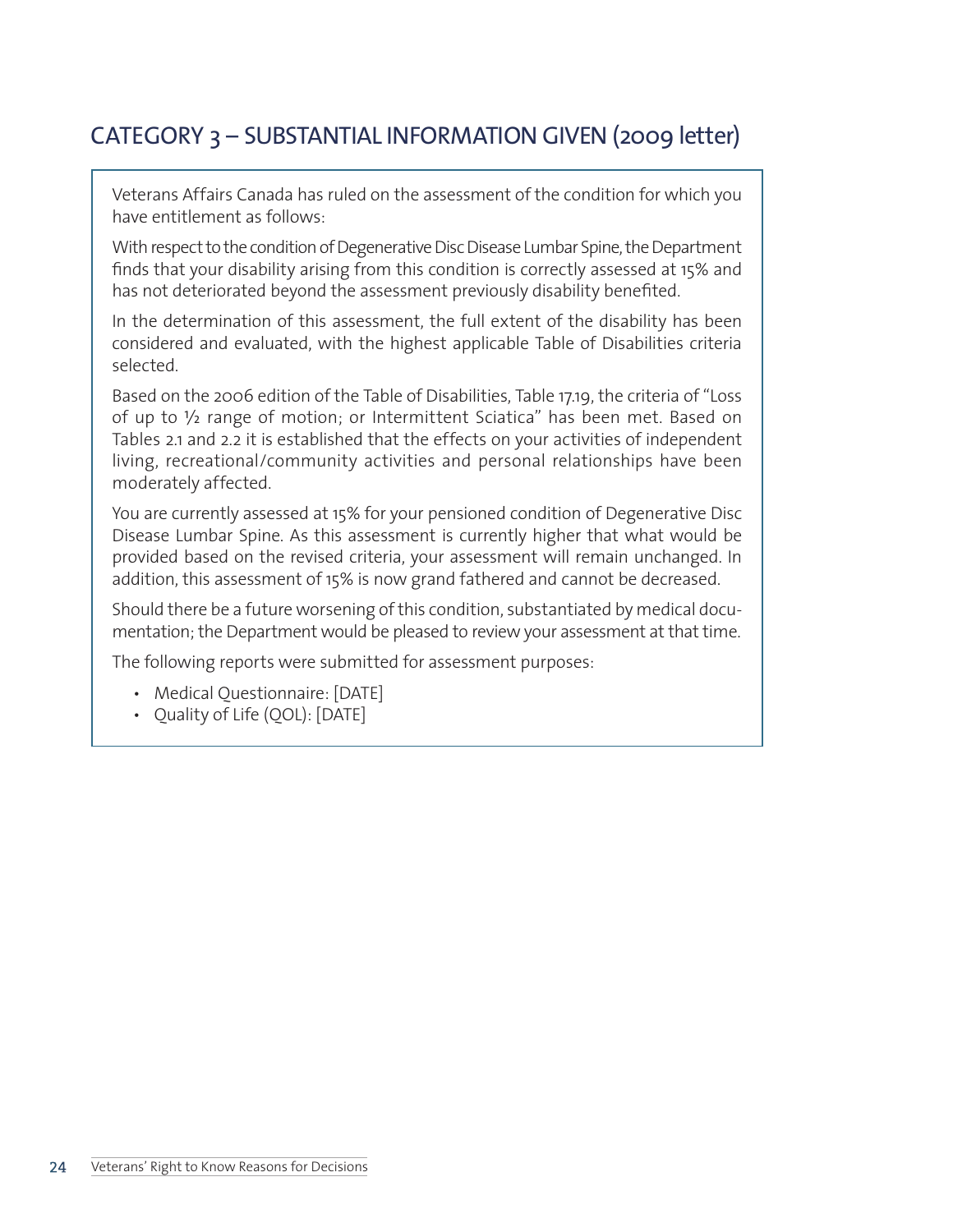ans Veterans Veterans Veteran sVeteransVeteransVeteransV terans Veterans Veterans Veter ans Veterans Veterans Veteran teransVeteransVeteransVeter ns Veterans Veterans Veterans teransVeteransVeteransVete